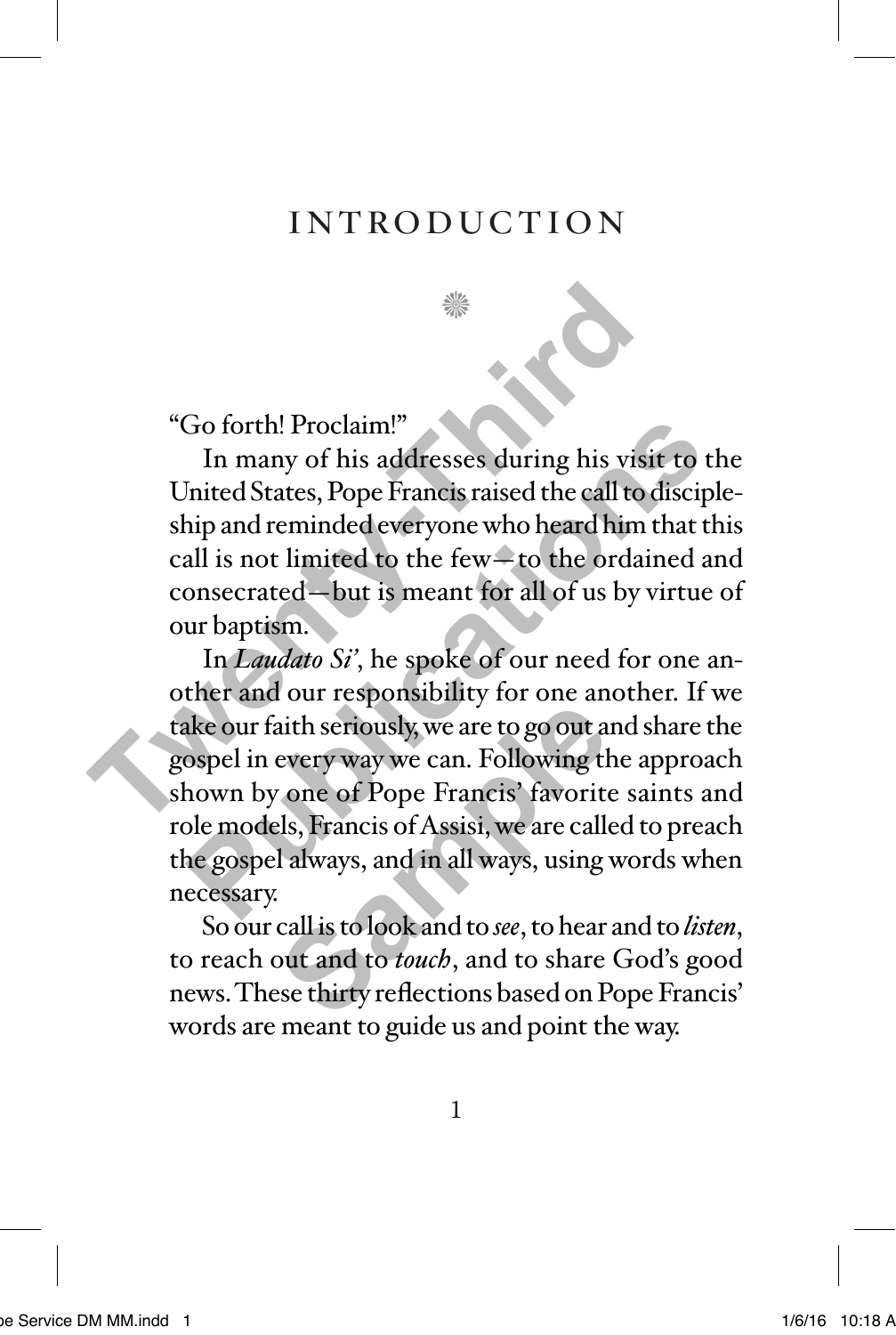The quotes from Pope Francis were chosen by Deborah McCann, who also wrote the reflections and the "Ponder" and "Pray" pieces. **Twenty-Third Print Publication Pope Francis were chosen**<br>
Records from Pope Francis were chosen<br>
Records From Pope Francis were chosen<br>
The Ponder" and "Pray" pieces.

Cover photo: Stefano Spaziani

Copyright © 2016 Twenty-Third Publications, a division of Bayard; One Montauk Avenue, New London, CT 06320. 860-437-3012 or 800-321-0411, www.23rdpublications.com. No part of this publication may be reproduced in any manner without prior written permission of the publisher. All rights reserved. Pope Francis were chosen<br>nn, who also wrote the reflections<br>and "Pray" pieces.<br>"ano Spaziani<br>"George" Samples and March Content of the publication<br>cofazo. 860-437-5012 or 800-321-0411,<br>ons.com. No part of this publication<br>

ISBN 978-1-62785-135-0 ◾ Printed in the U.S.A.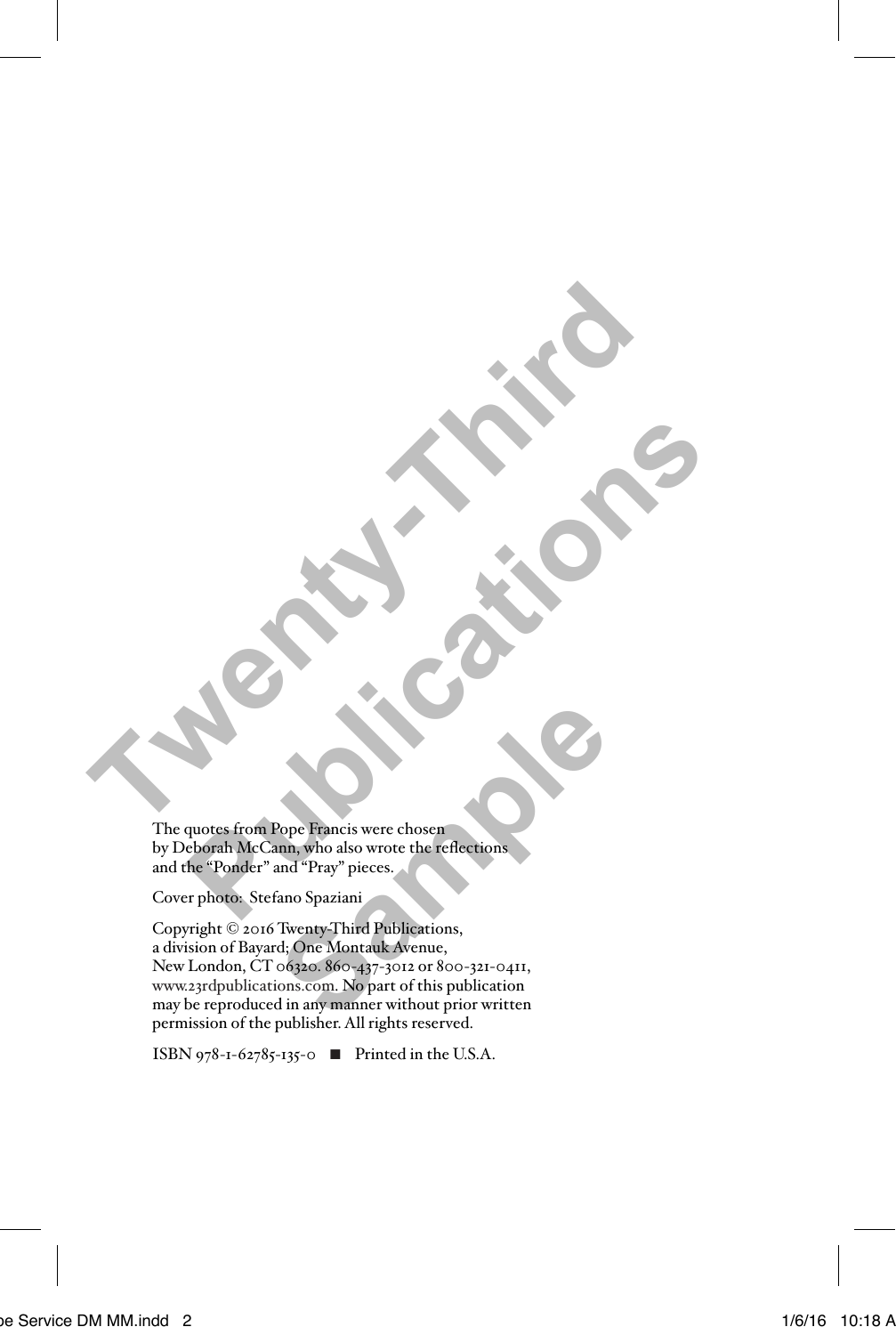# 1 GIVING OURSELVES AWAY

*We will discover the real joy of the gospel when we give it away, giving of ourselves.*

Oscar Hammerstein II once penned a lyric that spoke about love not being love until it's given away. This is what Pope Francis was speaking about at the canonization of Junipero Serra. Our faith is not lived in isolation; we need the community around us within the parish and outside its doors—to put flesh on the words of the gospel. And Pope Francis lives this example, always reaching out to others (often to the consternation of his security team), fearlessly and lovingly. We are asked to do the same. *when we give it away, giving of ourselves*<br>Oscar Hammerstein II once penned a ly<br>spoke about love not being love until it's give<br>This is what Pope Francis was speaking about<br>canonization of Junipero Serra. Our faith is n<br> poke about love not being love until it's given away<br>This is what Pope Francis was speaking about at th<br>anonization of Junipero Serra. Our faith is not live<br>i isolation; we need the community around us-<br>ithin the parish an

### **PONDER**

When I read the gospels, do I find myself filled with eagerness to share the good news?

#### **PRAY**

God of love and mercy, fill me with the desire to serve you and serve you well. Help me to greet all people as my brothers and sisters. Examples to the standard component of the standard component of the standard component of the standard series of the standard series and series and sisters.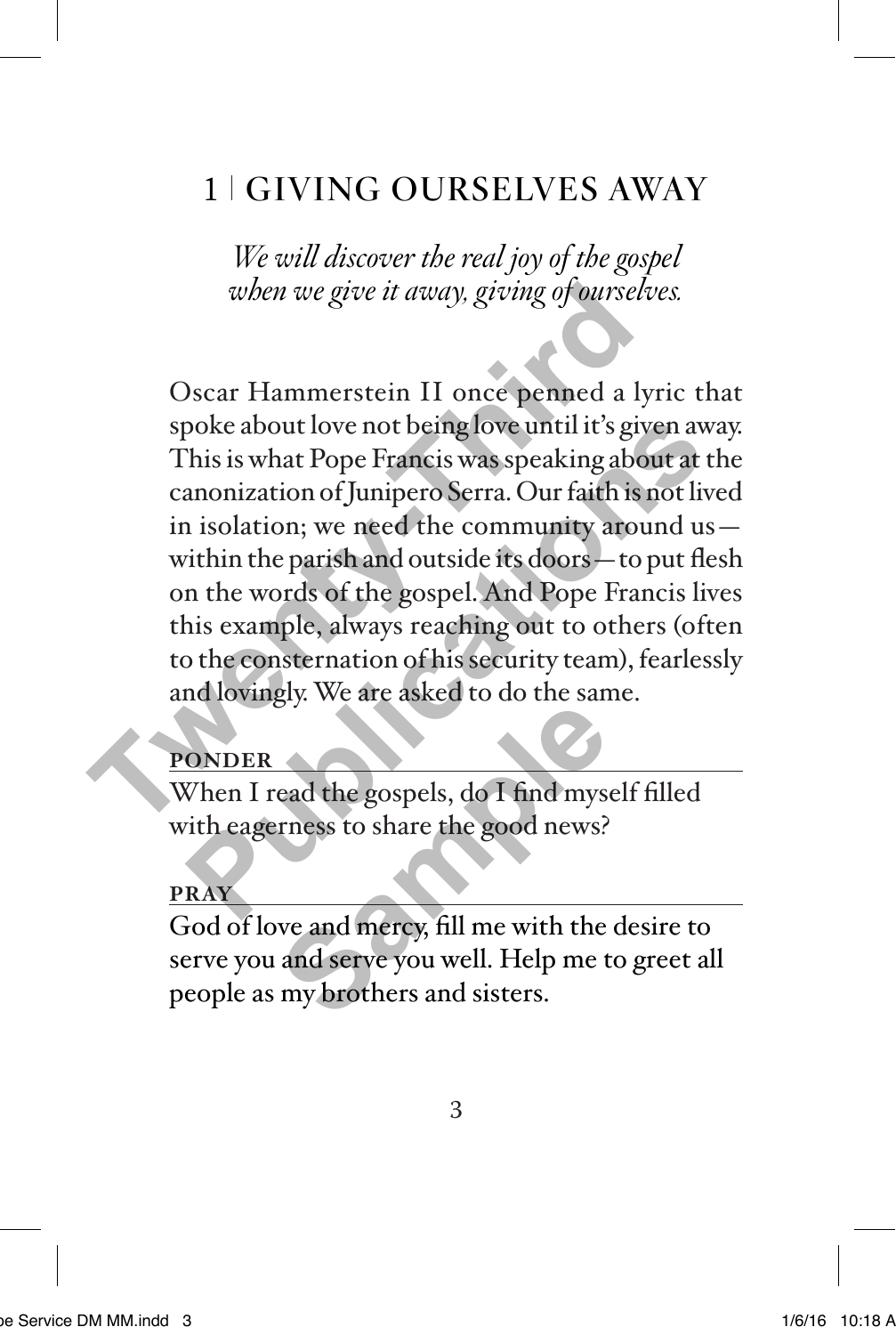# 2 MEETING MY NEIGHBOR

*What does this encounter with "the other" look like? How do we reach out in love?*

It's not hard to see in Pope Francis' example that he loves people. When asked why he decided not to live in the papal apartments, preferring to live in more modest surroundings, he replied that he needed to live with people. He knew that his role as pope could be very isolating and could separate him from all those he considers his neighbors. Sometimes we prefer to stay in our own "neighborhood," where everyone is known. But to be true to our baptismal call, we need to learn to go beyond ourselves, reaching out to others as they reach out to us in return. How do we reach out in love?<br>It's not hard to see in Pope Francis' example<br>he loves people. When asked why he decide<br>to live in the papal apartments, preferring to<br>more modest surroundings, he replied that he<br>ed to live wi loves people. When asked why he decided not<br>live in the papal apartments, preferring to live in<br>ore modest surroundings, he replied that he need-<br>to live with people. He knew that his role as pope<br>uld be very isolating and

### **PONDER**

Am I comfortable where I am? How might I be more truly open to the opportunities in front of me where I work, where I shop, where I live? of the sample of the same of the same of the same of the same of the same of the same of the same of the same of the same of the same of the same of the same of the same of the same of the same of the same of the same of t

### **PRAY**

God of love and mercy, help me awaken to the needs of all I meet, and make me useful!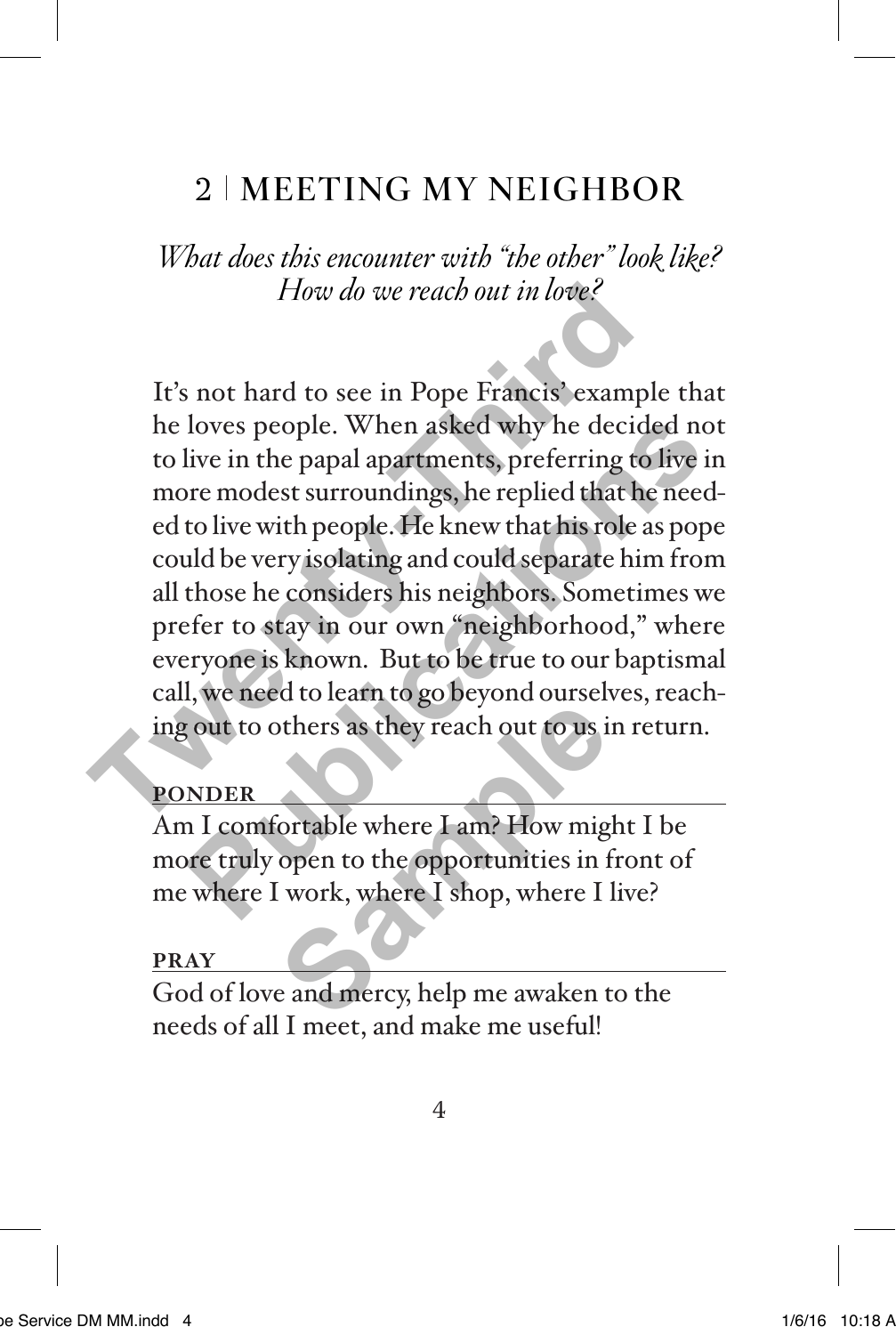# 3 LOOKING FOR THE LIGHT

*When we put the gospel into action, this adds to the real light of the church, the light of faith and grace.*

Pope Francis warns of the tendency to think of ourselves (or to put ourselves) in positions of power. This, he says, sheds the wrong kind of light. Sometimes we have to step out of our own spotlight to see where the real light shines! Acts of service done in the name of the Lord bring lustre and brightness to the whole church. This is the true light of the gospel—that which illumines from within, based in prayer and humility and a real desire to help others to grow into this light as well. real light of the church, the light of faith and<br>
Pope Francis warns of the tendency to the<br>
ourselves (or to put ourselves) in positions<br>
er. This, he says, sheds the wrong kind of<br>
Sometimes we have to step out of our ow urselves (or to put ourselves) in positions of pow<br>
r. This, he says, sheds the wrong kind of light<br>
ometimes we have to step out of our own spot<br>
ght to see where the real light shines! Acts of ser<br>
ice done in the name o

### **PONDER**

Am I tempted by the lights of power and "being known"? How can I really seek the light of the gospel? **Solution Compare to the United States of power and How can I really seek the light<br>
We and mercy, sharpen my focular the metal metal of the metal metal of the metal metal of the metal metal of the metal metal of the metal** 

#### **PRAY**

God of love and mercy, sharpen my focus on service to you. Help me to remain faithful to my call to serve others.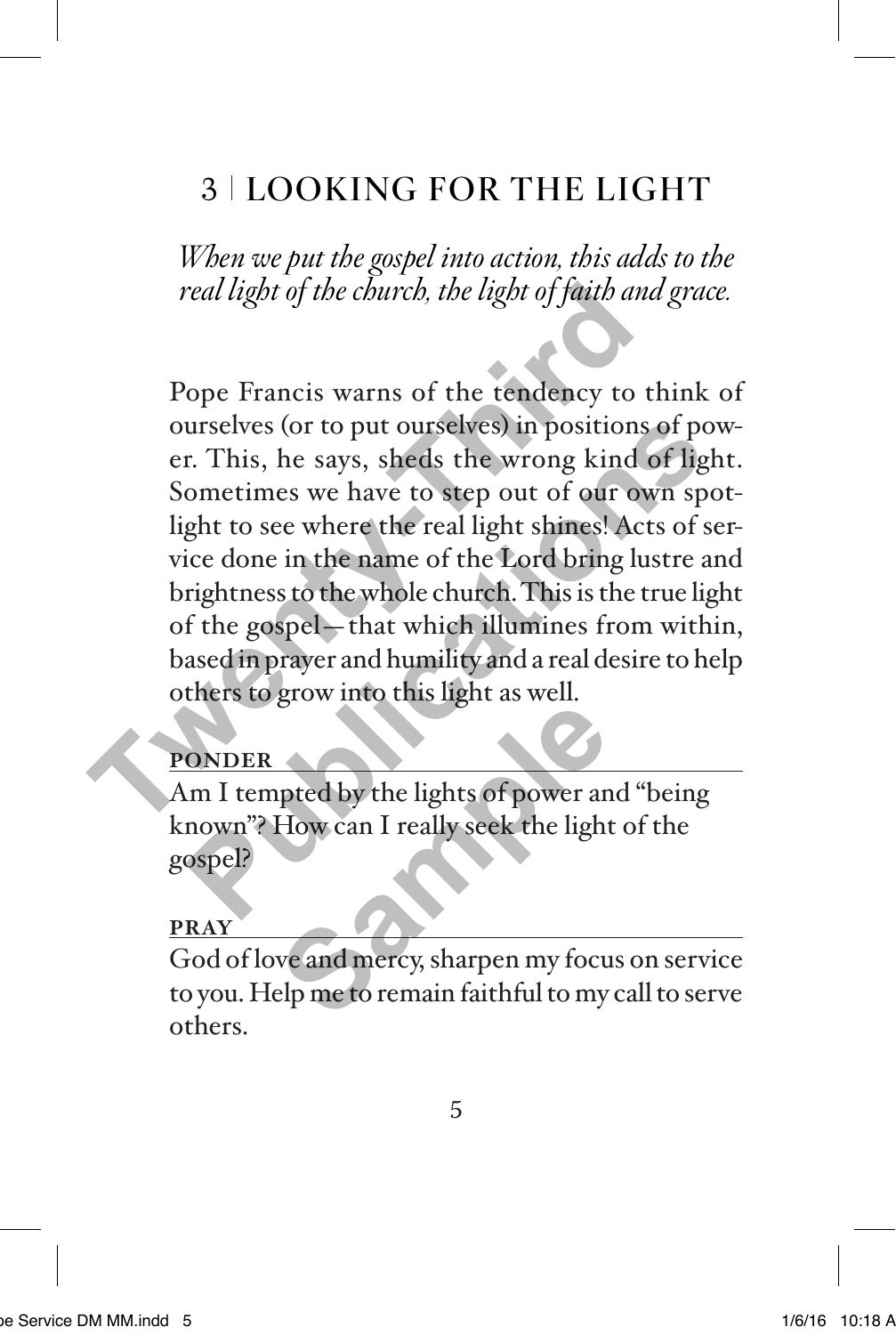# 4 WELCOME FOR ALL

*The church is everyone's home. How good are we at communicating the message of Christ's love for all?*

Pope Francis frequently contrasts the image of the church as a place of richness and finery and pomp with the vision of the church out in the streets—not being afraid of getting dirty, finding no one unworthy of welcome. In statement after statement, he speaks of our duty to reach out in love and joy. The pope encourages us to accept this challenge and see the neighbor in the stranger. Sometimes, our witness may be the only face of Christ others see—and reaching out will help us to see Christ as well! *How good are we at communicating the mess*<br> *of Christ's love for all?*<br>
Pope Francis frequently contrasts the image<br>
church as a place of richness and finery and<br>
with the vision of the church out in the streets<br>
being a pe Francis frequently contrasts the image of the<br>urch as a place of richness and finery and pomp<br>th the vision of the church out in the streets—not<br>ing afraid of getting dirty, finding no one unwor-<br>v of welcome. In statem

### **PONDER**

How often in the course of a day do I see everyone as a neighbor? It will help us to see Christ as<br>in the course of a day do I see<br>or?<br>e and mercy, open my eyes to s<br>see today.

#### **PRAY**

God of love and mercy, open my eyes to see you in each face I see today.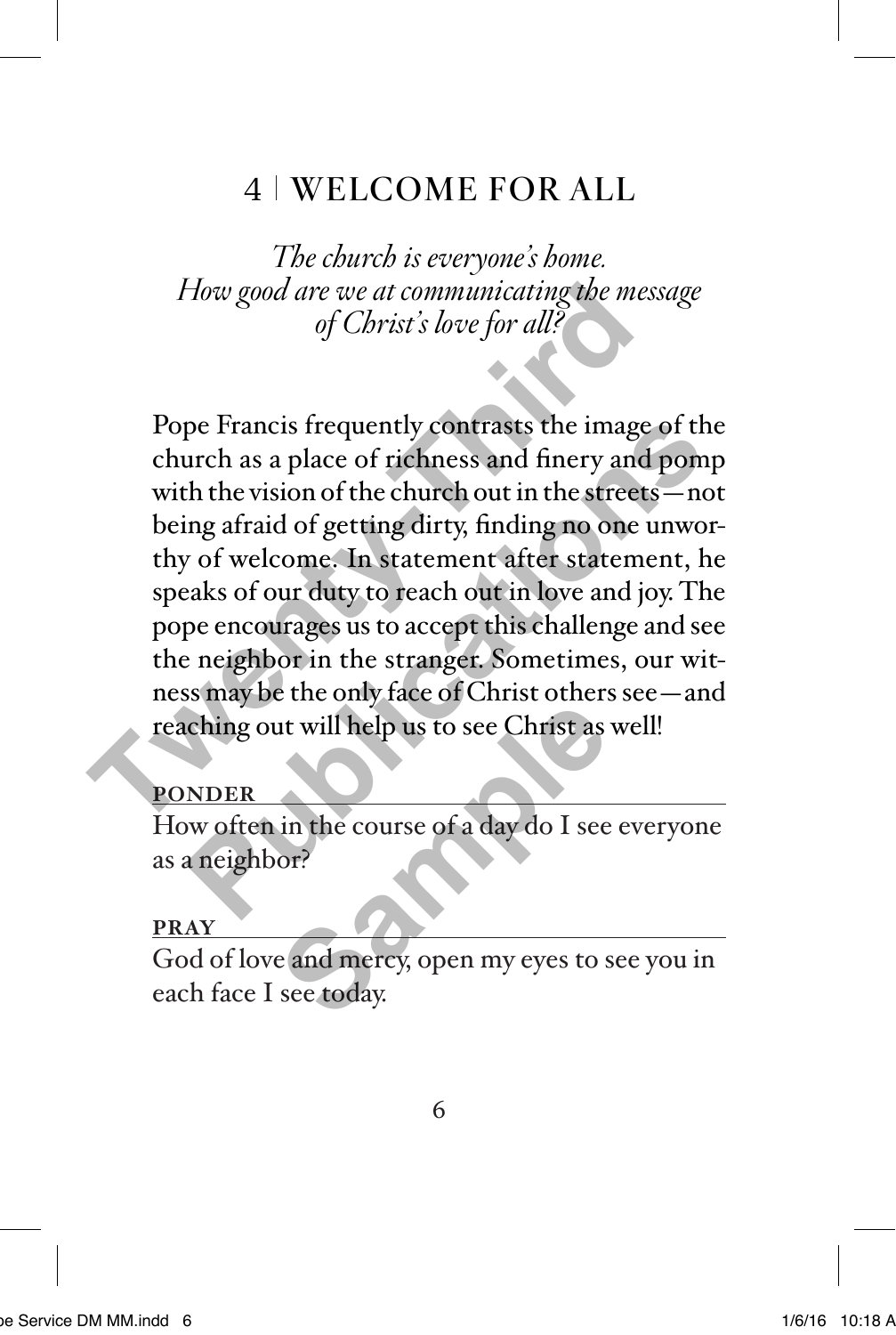# 5 STARTING THE CONVERSATION

 *It's all in how we engage one another in dialogue. A real conversation is much more about listening than speaking.*

A hallmark of Pope Francis' papacy has been his willingness to *listen* to others. He reminds us that sharing the good news of the gospel doesn't mean beating people over the head with it but being patient in listening to others' doubts and fears, respecting their positions and viewpoints, and responding to them with eagerness to continue talking. Really listening to others is one of the greatest ways we can ever be of service. *A real conversation is much more<br>about listening than speaking.*<br>A hallmark of Pope Francis' papacy has been<br>ingness to *listen* to others. He reminds us th<br>ing the good news of the gospel doesn't meet<br>ing people over the Francis' papacy has been his will agrees to *listen* to others. He reminds us that shaing the good news of the gospel doesn't mean beat and people over the head with it but being patien alistening to others' doubts and fea

### **PONDER**

What might I do to become a better listener?

### **PRAY**

God of love and mercy, open my ears and my heart to the viewpoints of others so that I might hear them without prejudice or preconceptions. Help me to listen as I would like to be listened to. **Sample 1**<br> **Sample 1**<br> **Sample 1**<br> **Sample 1**<br> **Sample 1**<br> **Sample 1**<br> **Sample 1**<br> **Sample 1**<br> **Sample 1**<br> **Sample 1**<br> **Sample 1**<br> **Sample 1**<br> **Sample 1**<br> **Sample 1**<br> **Sample 1**<br> **Sample 1**<br> **Sample 1**<br> **Sample 1**<br> **Sampl**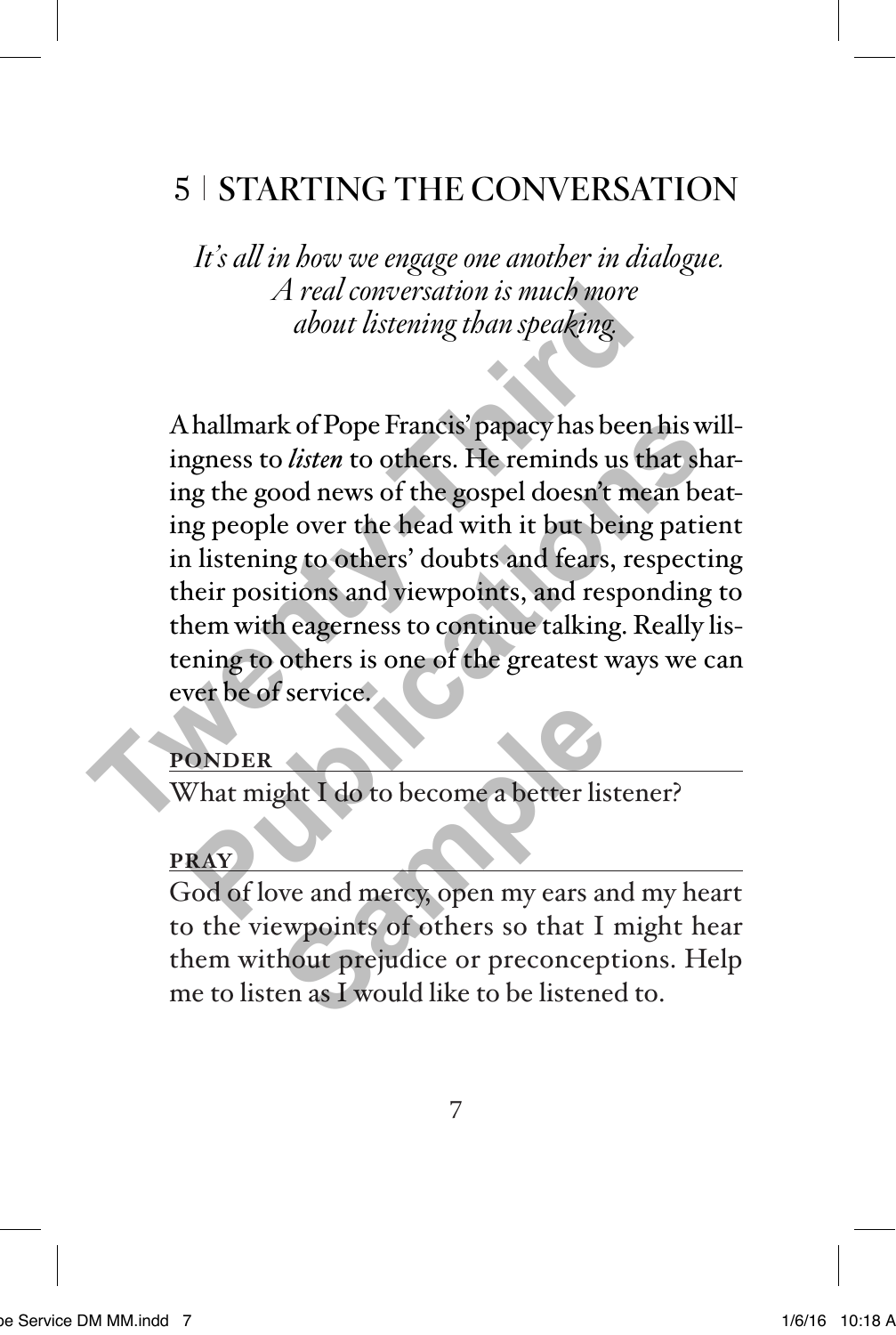## 6 KNOW WHAT YOU'RE LOOKING FOR

*We are most effective in service when we look at others from the perspective of one whom God has anointed and healed.*

It is true that we often feel very close to those who have shared some of the same sorrows in life that we have experienced. Pope Francis tells us that our eyes will be opened to mercy and mission when we remember the times we ourselves have received mercy—from God and others—and been healed. If we have been healed, we can offer that assurance to others! We are most effective in service when we loo,<br>others from the perspective of one whom Goa<br>anointed and healed.<br>It is true that we often feel very close to thos<br>have shared some of the same sorrows in life<br>we have experienc In that we often feel very close to those who<br>we shared some of the same sorrows in life that<br>have experienced. Pope Francis tells us that our<br>s will be opened to mercy and mission when we<br>member the times we ourselves hav

### **PONDER**

Have there been times that I have been less open than I might have been to others' needs?

### **PRAY**

God of love and mercy, help me to remember my forgiveness at your hands, so that I may share that mercy! been times that I have been l<br>ht have been to others' needs?<br>e and mercy, help me to remer<br>at your hands, so that I may s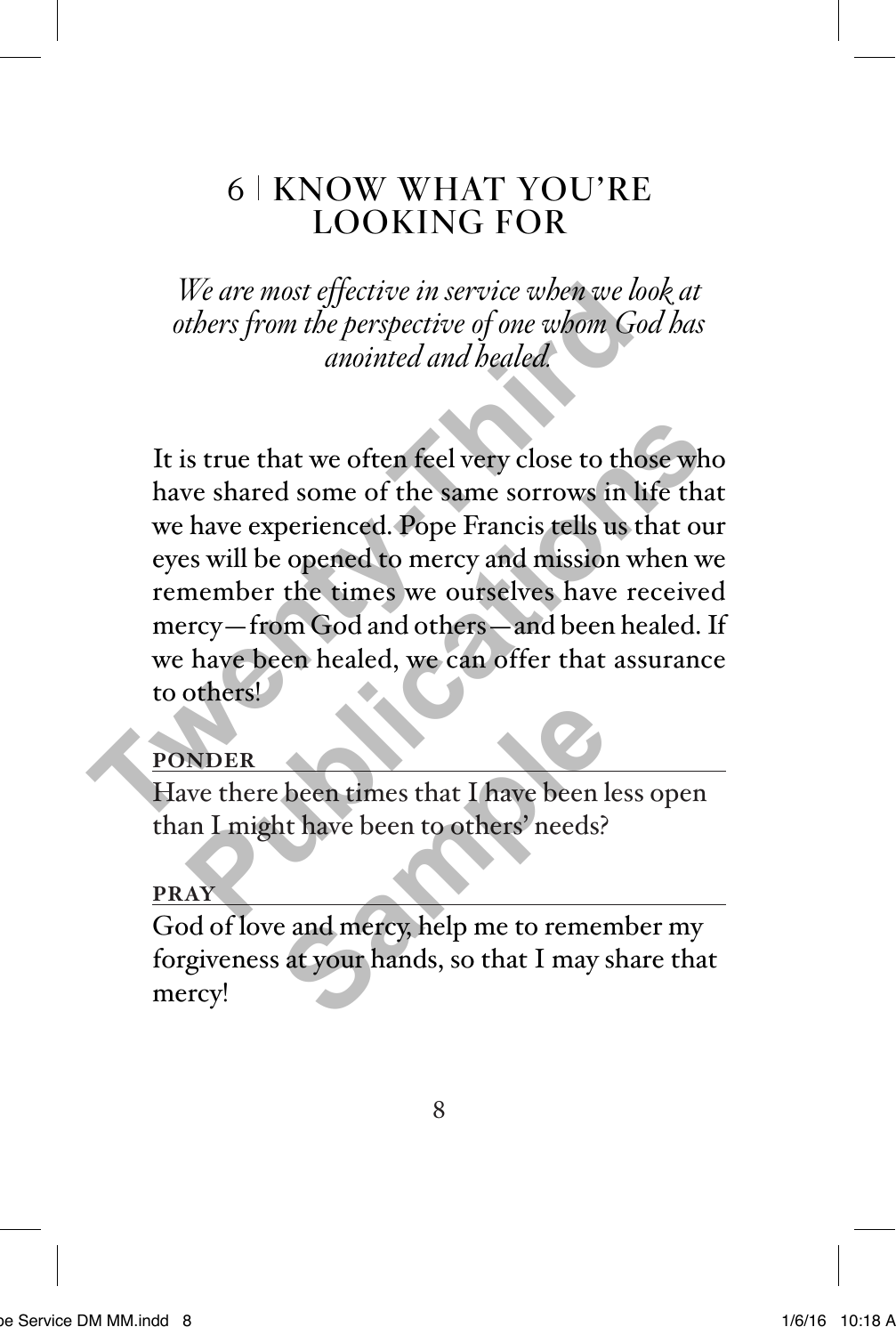# **7 | THE BEST SERVICE**

*As Mary raced to help her cousin Elizabeth, so we should be ready to hasten to serve others.*

Pope Francis uses the image of Mary, after the Annunciation, going to help her cousin Elizabeth. That selfless attention to others at a time of great personal need is a hallmark of how our service should look. The best service, Pope Francis reminds us, is that service done on behalf of others even when we'd rather focus on our own problems. Our own attention to prayer, Scripture, and worship will prepare us to see the need in another's eyes. *As Mary raced to belp her cousin Elizab*<br>so we should be ready to hasten<br>to serve others.<br>That selfies a tention to others at a time of<br>personal need is a hallmark of how our<br>should look. The best service, Pope Francis r<br> Prancis uses the image of Mary, after the<br>
innunciation, going to help her cousin Elizabeth<br>
hat selfless attention to others at a time of grea<br>
ersonal need is a hallmark of how our service<br>
hould look. The best service,

#### **PONDER**

Whom might I help right now, today, with God's help?

#### **PRAY**

God of love and mercy, I am so inadequate to serve you, but I trust that you can empower me, and I will try to be ready. s to see the need in another's<br>sto see the need in another's<br>ight I help right now, today, w<br>we and mercy, I am so inadequ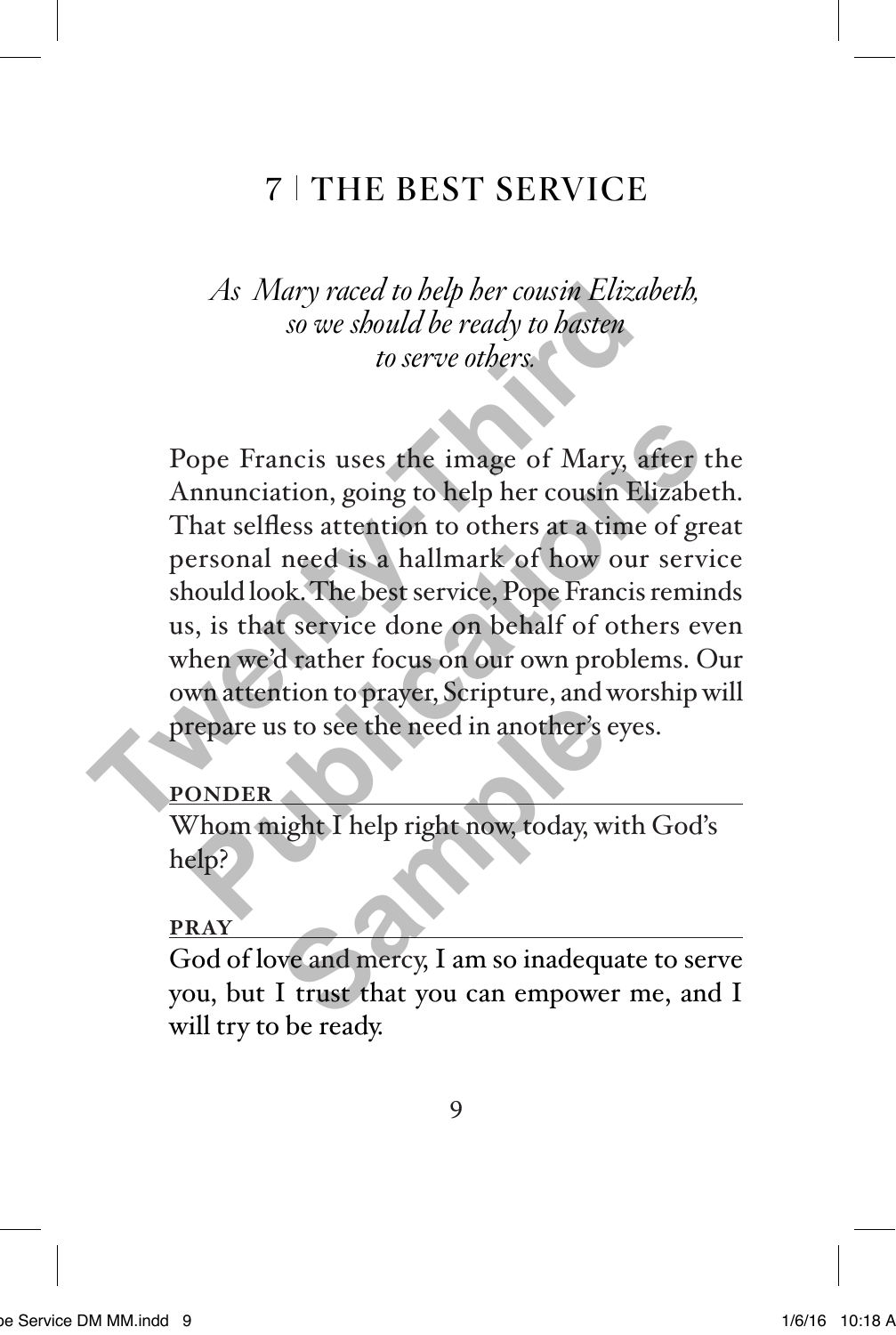# 8 EACH SIMPLE ACT

*Our reaching out does not need to be worldchanging or surrounded by great fanfare. The simplest actions on behalf of another are enough.*

Sometimes—when we're working for social change, for example—we need to step into the public arena. But most often, says Pope Francis, it's attention to a grieving mother, a despondent adolescent, a hungry family, or the lonely, homebound parishioner that makes all the difference, not only in their lives, but in our own. When we embrace another's suffering, we can begin to understand the ways God is giving us to be present to others. Everyday, ordinary mercy can be extraordinary! *Changing or surrounded by great fantare. T*<br>
simplest actions on bebalf of another are enot<br>
Sometimes—when we're working for social cl<br>
for example—we need to step into the public<br>
But most often, says Pope Francis, it's metimes — when we're working for social change,<br>
rexample — we need to step into the public arena.<br>
t most often, says Pope Francis, it's attention to a<br>
eving mother, a despondent adolescent, a hungry<br>
mily, or the lonely

### **PONDER**

Who is sitting near me every Sunday who might need a kind word or a little help?

### **PRAY**

God of love and mercy, I know there are problems that I cannot solve, and people I cannot help. Guide me to where I can make a difference, so that I may serve you well! aordinary!<br>
aordinary!<br>
aordinary!<br>
I word or a little help?<br>
and mercy, I know there are pro<br>
live, and people I cannot help.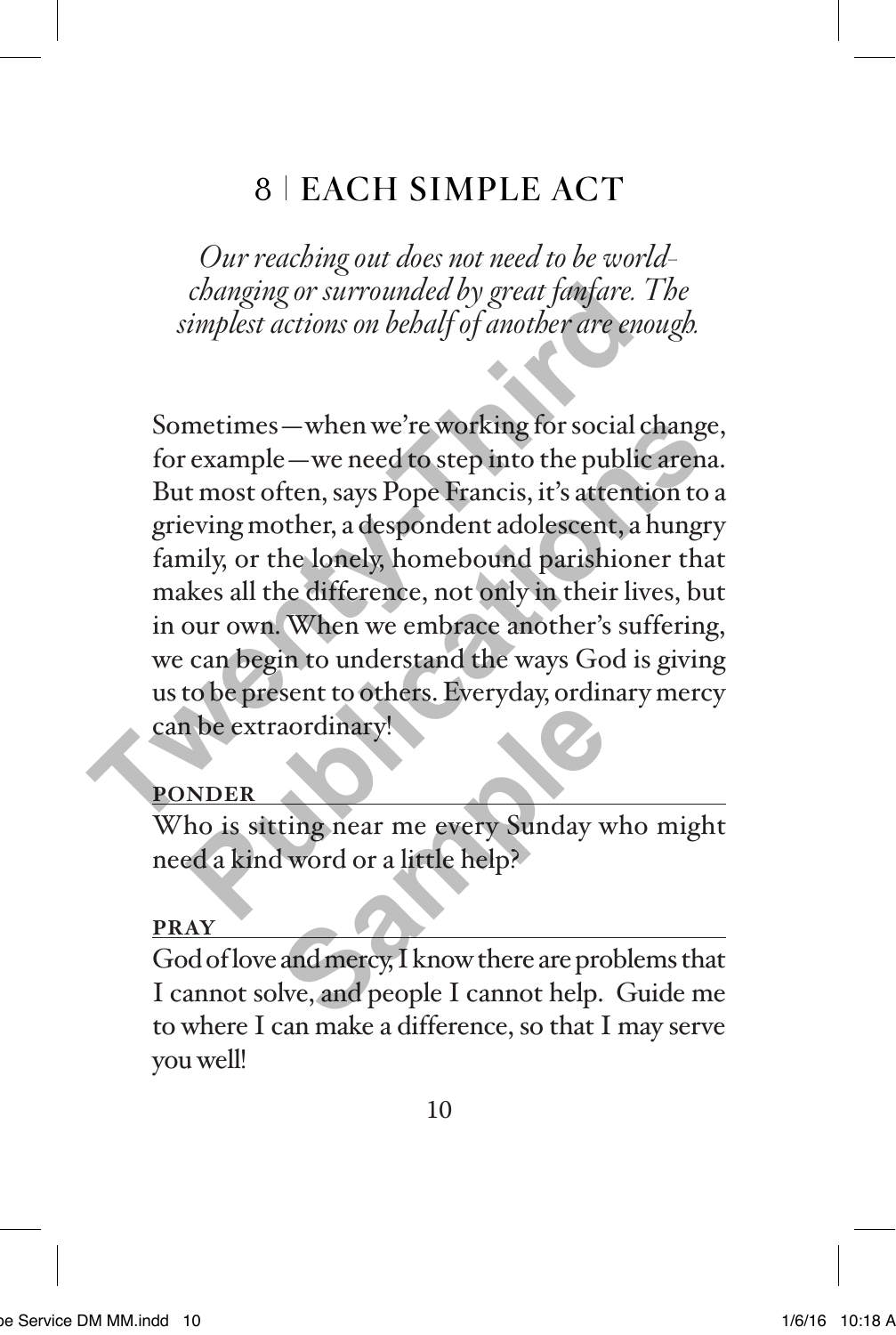# 9 SHARING HOLY GIFTS

*God's holy gifts are all around us, and we find the gifts others possess by sharing our own.*

Pope Francis has been very clear in his language to his brother priests and bishops that their place is on the "front lines" with their people, getting to know them and learning from them as much as teaching them. How often in our own lives have we discovered the immense gifts given back to us a hundredfold from reaching out a hand to help? We have so much to learn from one another, and the light of Christ shines more brightly when we open ourselves to being vulnerable to one another. and we find the gifts others possess<br>by sharing our own.<br>Dope Francis has been very clear in his language<br>brother priests and bishops that their place is<br>"front lines" with their people, getting to kno<br>and learning from th lope Francis has been very clear in his language to his<br>rother priests and bishops that their place is on th<br>front lines" with their people, getting to know then<br>nd learning from them as much as teaching them<br>low often in

### **PONDER**

When have I been amazed to find out that someone I've just talked to for the first time is really very much like me? one another.<br>
We I been amazed to find out the<br>
talked to for the first time is<br>
e me?<br>
We and mercy, I am shy about t

### **PRAY**

God of love and mercy, I am shy about the gifts you have given me to share. Increase my confidence, that I may share them where they will do good!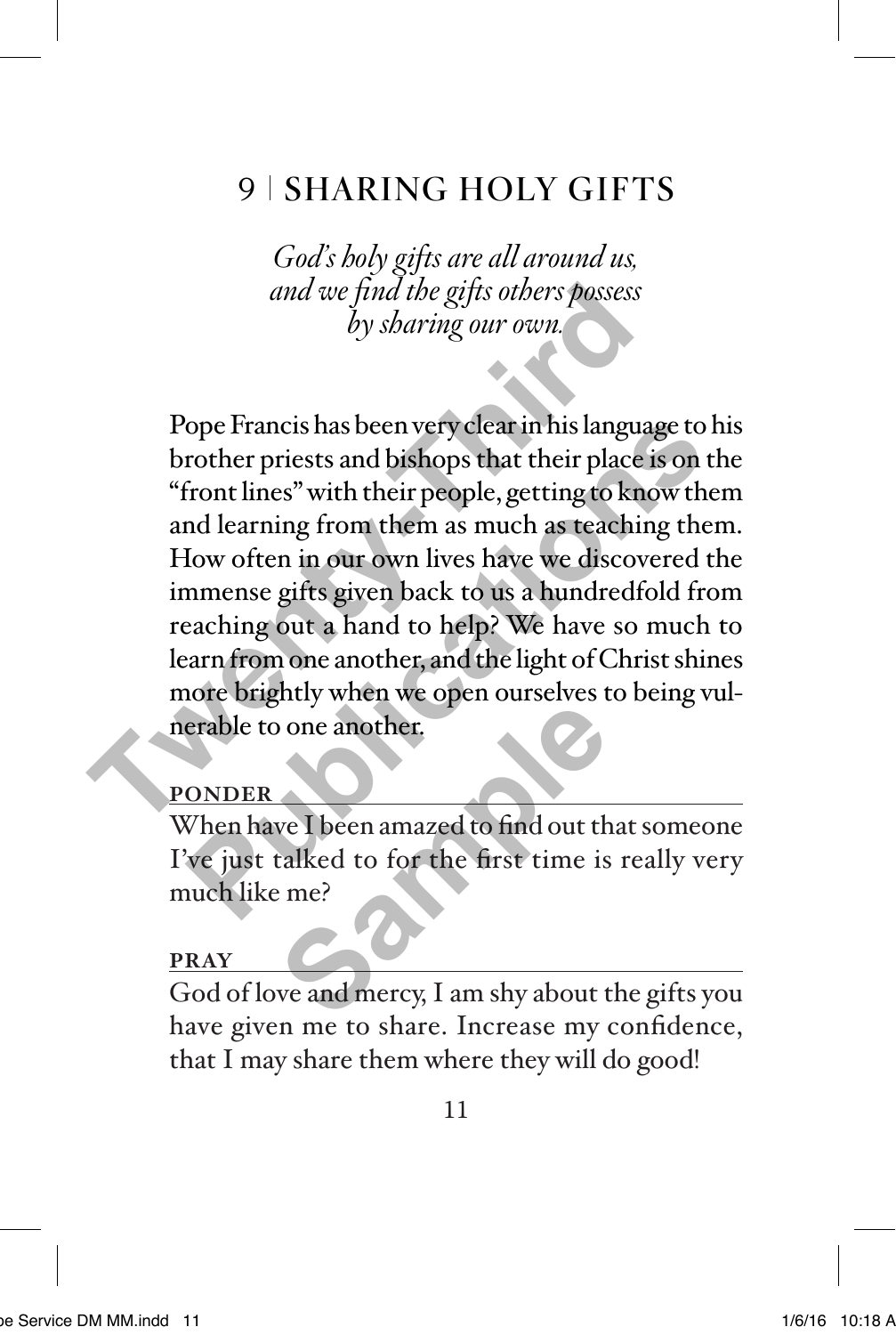# 10 ARE WE READY?

*Who gets our attention? Whom are we neglecting?*

The church often takes up major issues—climate change, dialogue with other faiths, issues of war and peace—and sometimes we can think that the church has all the bases covered. But Pope Francis reminds us that we also need to look at our smaller "churches"—the church of our family, the church of our parish, the church of our workplace or neighborhood—and see where the light of Christ is dim and where we might help it to shine. Do we care for the world and ignore the neighbor at our doorstep? Whom are we neglecting?<br>The church often takes up major issues - cl<br>change, dialogue with other faiths, issues c<br>and peace - and sometimes we can think the<br>church has all the bases covered. But Pope F<br>reminds us that we al ange, dialogue with other faiths, issues of ward peace—and sometimes we can think that the urch has all the bases covered. But Pope Francis minds us that we also need to look at our smaller uurches"—the church of our famil

## **PONDER**

Is my parish a place where all worship together in shared love of the gospel? Do we all get along? If not, what might I do to help change this? the application and state<br>
Samples of the gospel? Do we all get alcord the gospel? Do we all get alcord the state<br>
of the do to help change this?<br>
The and mercy, when you chospel with the power that the<br>
power that the pow

#### **PRAY**

God of love and mercy, when you chose Mary as our guide, you showed the power that the weak and lowly possess. Help me to see what I can do, right here and right now, to be of help to others!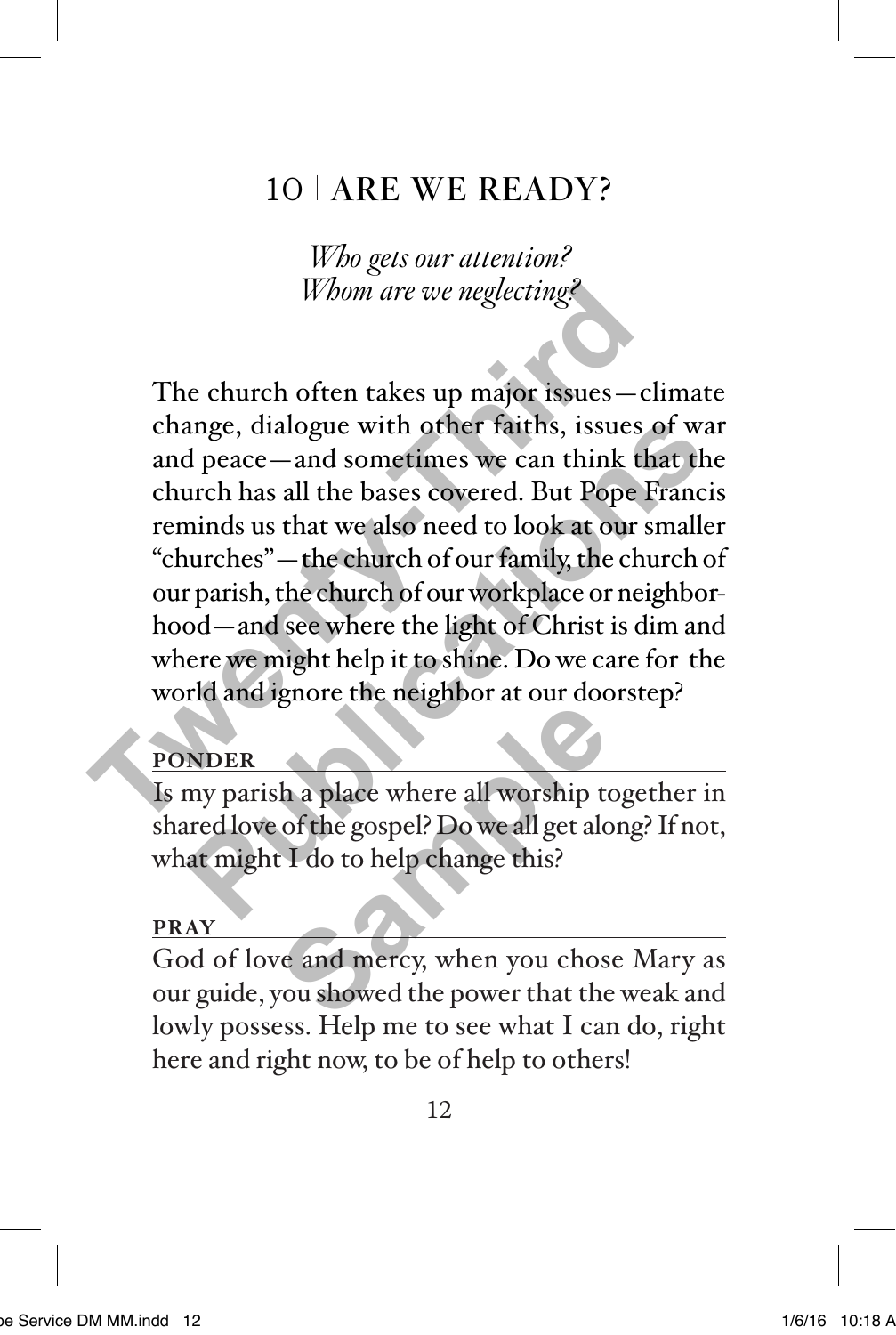# 11 MEET PEOPLE WHERE THEY ARE

*We shouldn't be waiting for people to come to us we have to go out and find them.*

The parish is not a place of  $\epsilon$  regulating" the faith, Pope Francis says; it's a place where faith is "transmitted." What does this mean for us? It means we don't sit back and just greet the people who find their way in—rather, we practice our faith everywhere we go and in everything we do. We have to model welcome and openness to serve in all that we do. When we meet people where they are, we can invite them in. But we have to be sure we're inviting them to something worthwhile! *we have to go out and find them.*<br>The parish is not a place of "regulating" th<br>Pope Francis says; it's a place where faith is<br>mitted." What does this mean for us? It me<br>don't sit back and just greet the people w<br>their way lope Francis says; it's a place where faith is "trans"<br>
itted." What does this mean for us? It means w<br>
on't sit back and just greet the people who fin<br>
heir way in—rather, we practice our faith every<br>
there we go and in e

### **PONDER**

Is my parish truly welcoming? Are we on the lookout for ways to serve everyone in the community?

### **PRAY**

God of love and mercy, give me the courage to seek out those who need my help, and equip me to help them! Sh truly welcoming? Are we on<br>to serve everyone in the comm<br>we and mercy, give me the cour<br>who need my help, and equip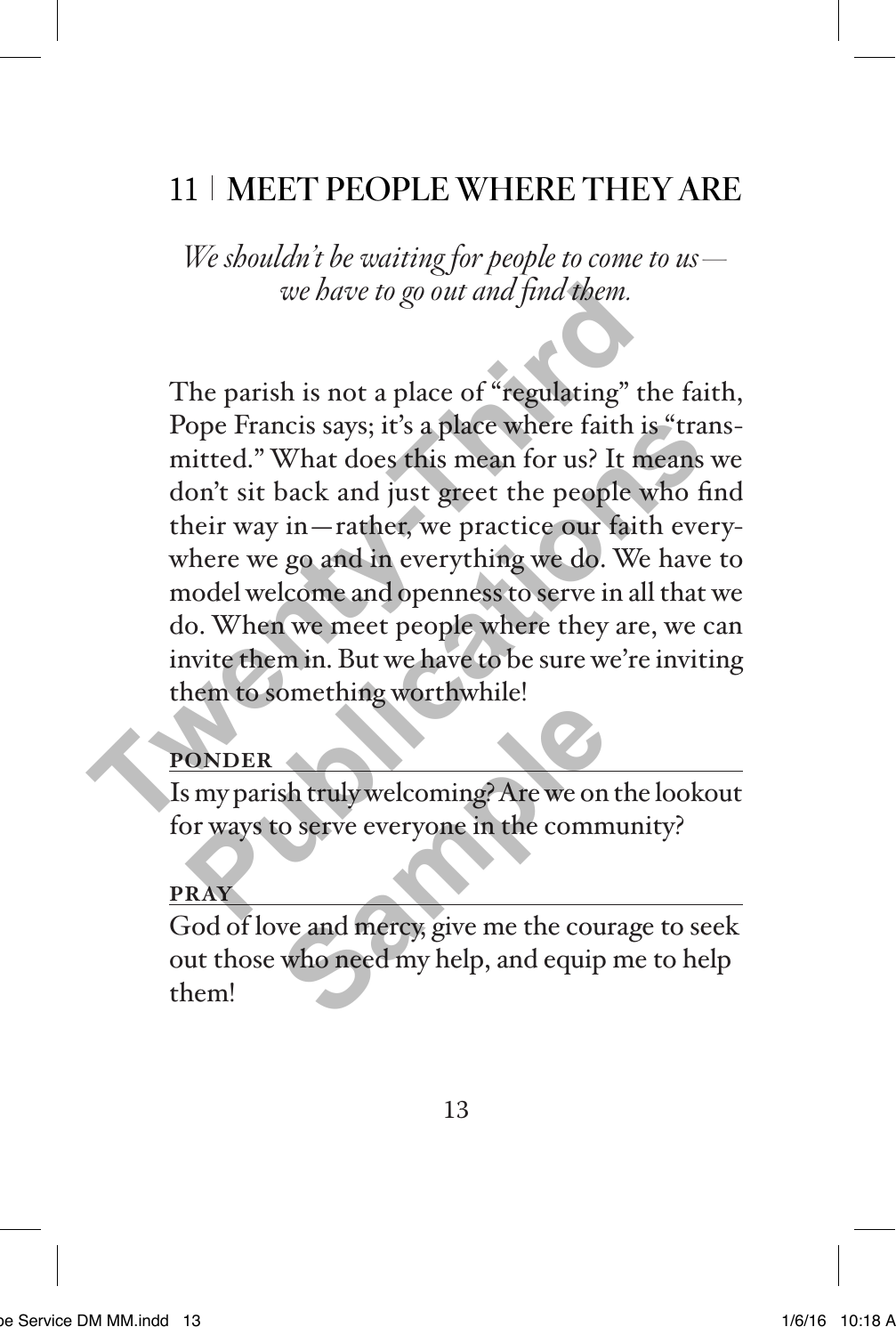# 12 WE'RE IN THIS TOGETHER

*We are not Christians without the church. We are not whole without community.*

Pope Francis says bluntly that a Christian is not someone merely baptized and sent on his or her way. We are baptized into the church, into a community of faith, where we are part of a much greater whole. He stresses that as Christians we belong to one another; we belong to the body of Christ. As such, our call is to bring others to Christ. Words alone won't accomplish that—it's our actions as a faith community that will attract others to our doors. And a welcoming smile, handshake, or warm greeting can be a perfect beginning. We are not Christians without the church. We<br>not whole without community.<br>The proper Francis says bluntly that a Christian is not<br>one merely baptized and sent on his or her way.<br>To baptized into the church, into a communit pe Francis says bluntly that a Christian is not some-<br>e merely baptized and sent on his or her way. We are<br>otized into the church, into a community of faith,<br>ere we are part of a much greater whole. He stresses<br>t as Christ

## **PONDER**

How often do I truly consider my role as a member of the body of Christ?

### **PRAY**

God of love and mercy, help me never to turn inward to self-interest, but to take my place proudly as a member of your body. Final a Hagaing share, and the aperfect beginning<br>
do I truly consider my role as<br>
do I truly consider my role as<br>
e and mercy, help me never to<br>
f-interest, but to take my place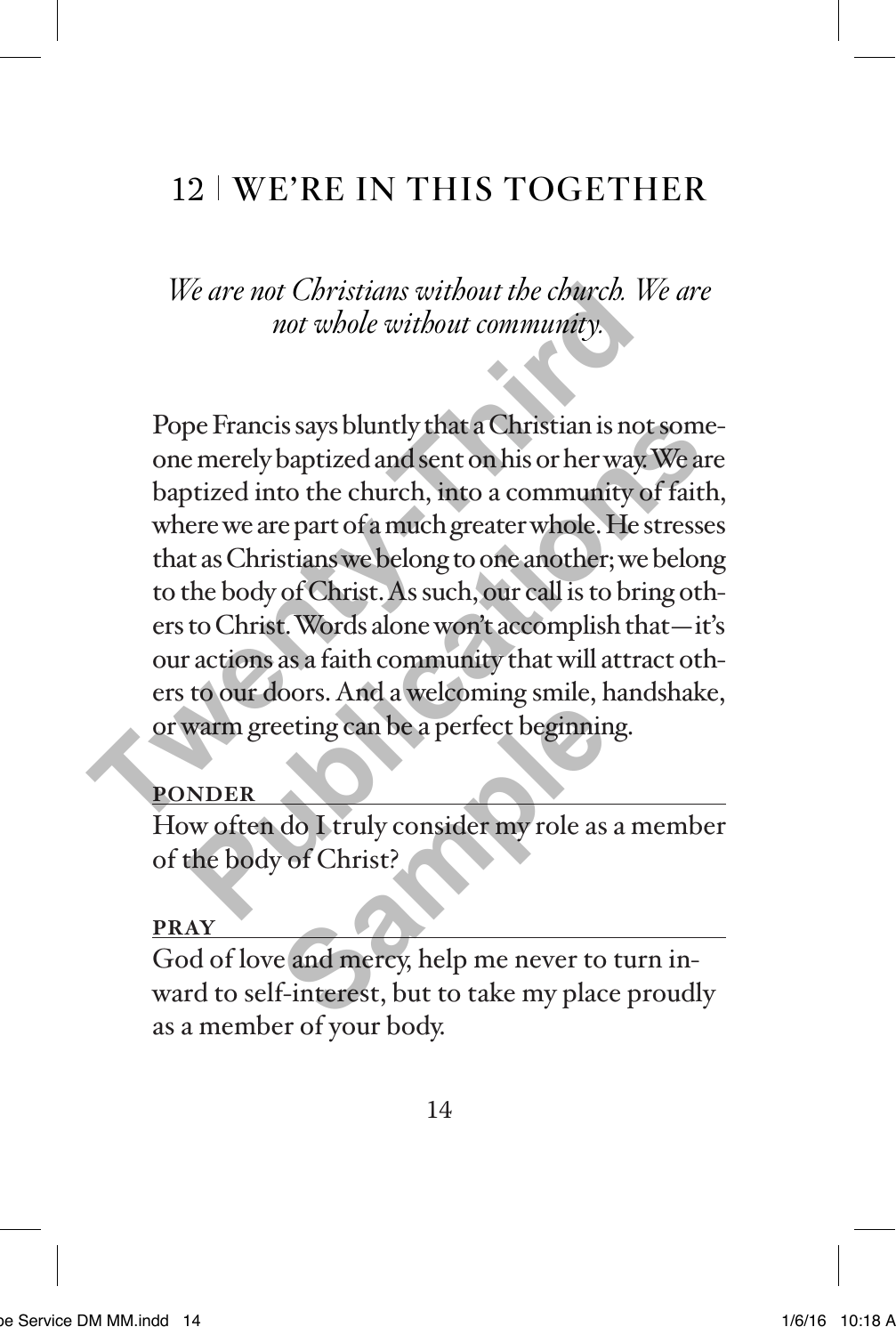## 13 THE HARVEST WILL BE PLENTIFUL

*We must be the good soil in which the life of God takes root and grows.*

In reminding us that God gives us all we need to do his work in our world, Pope Francis speaks of the parable of the sower and the seed. He reminds us that when we give our full attention to listening to Scripture, when we share in the sacraments, and when we apply all this to the service of others, we will bear fruit. When we welcome this grace into our lives, knowing that what we are doing is for the greater glory of God, our commitment to justice and mercy and peace will become second nature. We must be the good soil in which the life of<br>takes root and grows<br>takes root and grows<br>do his work in our world, Pope Francis sp<br>the parable of the sower and the seed. He r<br>us that when we give our full attention to li<br>to In reminding us that God gives us all we need to his work in our world, Pope Francis speaks of the sort and the seed. He reminds that when we give our full attention to listening Scripture, when we share in the sacraments,

## **PONDER**

Being totally open to living the faith is a tall order. Am I ready to commit?

## **PRAY**

God of love and mercy, strengthen my resolve to listen better and open myself to your word, so that I may serve you eagerly and effectively! **Sample 1989**<br>
Sample and peace will become second<br>
Sample 2011<br>
Sample 2012<br>
The samples of the sample of the sample of the sample of the sample<br>
of the sample of the sample of the sample of the sample of the sample<br>
Samp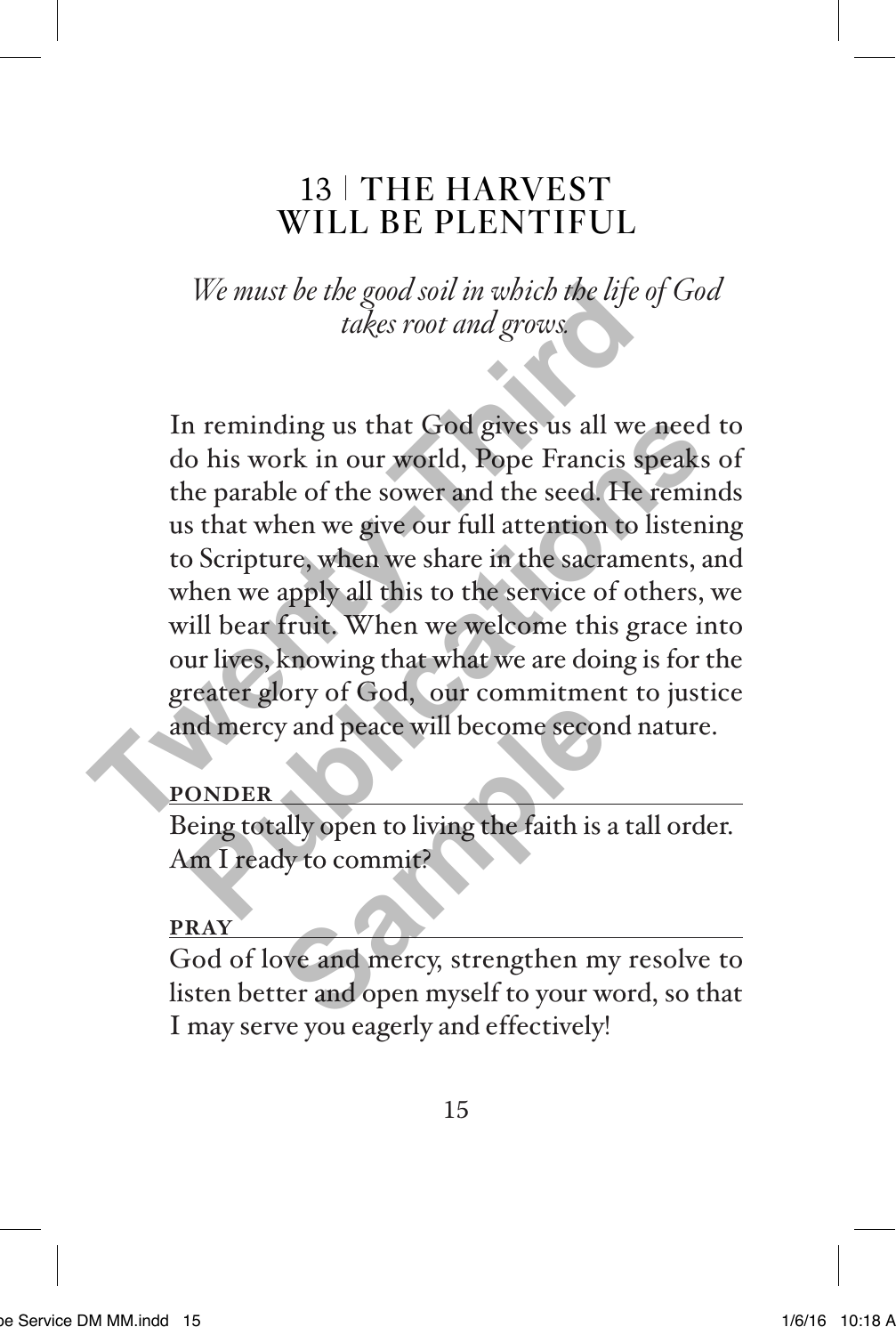# 14 | DON'T WORRY ABOUT MAKING A MISTAKE

*We fail when we are so afraid of doing something wrong that we do nothing at all.*

Pope Francis has a vision of the church as alive, always in "seeking" mode, and never settling for just being "nice" and "safe." We are called to adopt the missionary courage of St. Paul and look well beyond the boundaries of our parishes for both those who are physically hungry and those who are spiritually hungry for the word of God. We may make a wrong move in reaching out, but this should not discourage us—we never know what effect we may have for good in the long run. We can't be afraid to try! We fail when we are so afraid of doing somet.<br>
wrong that we do nothing at all.<br>
Pope Francis has a vision of the church as all<br>
ways in "seeking" mode, and never settling for<br>
being "nice" and "safe." We are called to ado pe Francis has a vision of the church as alive, al-<br>ys in "seeking" mode, and never settling for just<br>ing "nice" and "safe." We are called to adopt the<br>bsionary courage of St. Paul and look well beyond<br>boundaries of our pa

## **PONDER**

When have I stayed put in my tracks for fear of making the wrong move?

### **PRAY**

God of love and mercy, help me to see the needs of others everywhere I look, and then give me the courage to act to meet them! Figures 1. We can't be afraid to long run. We can't be afraid to long run. We can't be afraid to long the state of the state of the state of the state of the state of the state of the state of the state of the state of the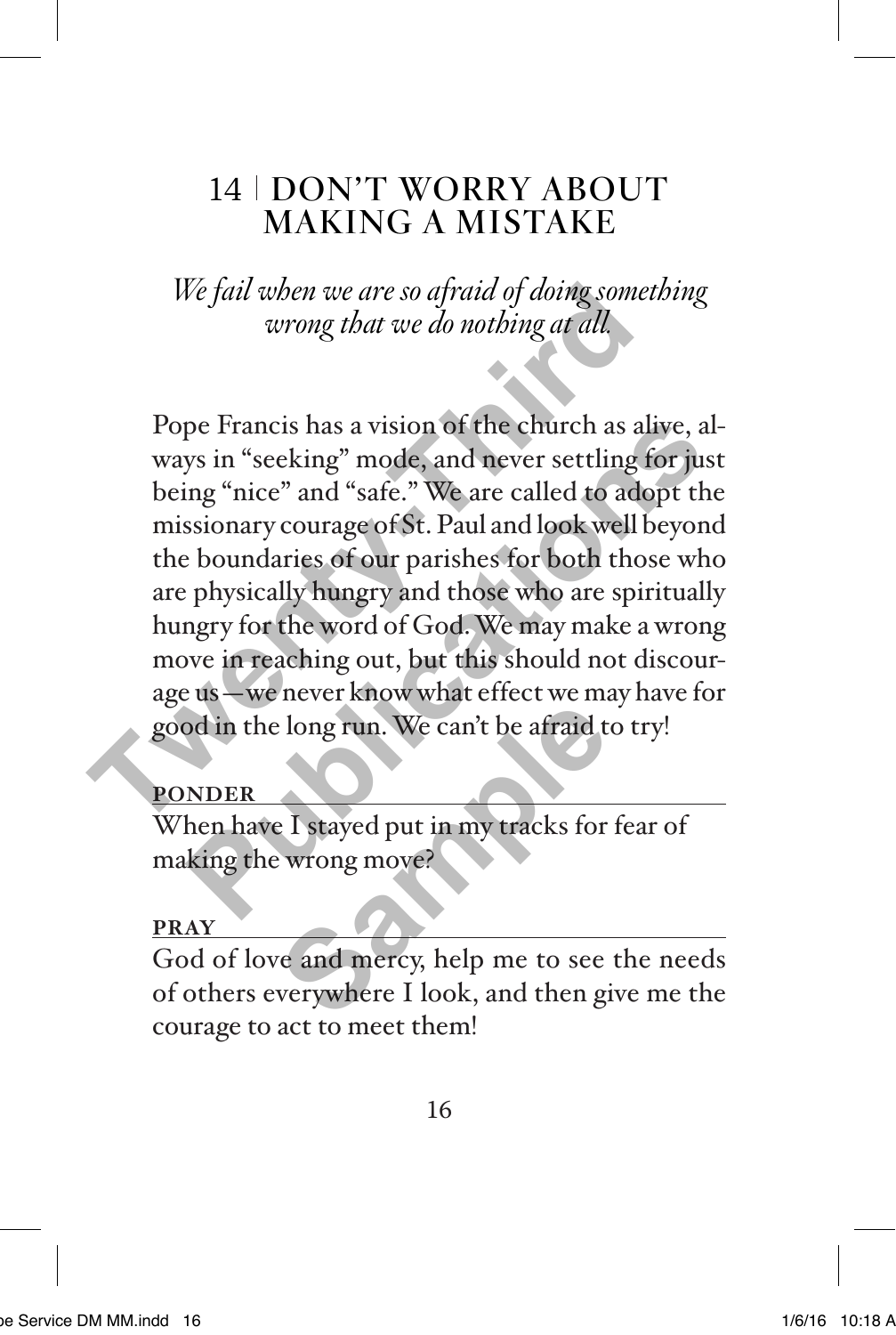# 15 GOD WILL PREPARE US

*Trust always that when God calls upon us for action, we will be prepared to take it up.*

Have you heard the phrase "God doesn't call the qualified, God qualifies the called"? This is what Pope Francis is telling us when he asks us to trust that God will equip us for our service. It's when we give ourselves over completely to this trust that we become courageous disciples. And how do we arrive at this trust? Through prayer and scriptural reflection and sharing with others. This is truly a *life* of faith that we are asked to live—it's not just a lifestyle. And we are asked to live it trustingly and joyfully, knowing that God will be with us in our work. Trust always that when God calls upon us<br>action, we will be prepared to take it u<sub></sub><br>action, we will be prepared to take it u<sub></sub><br>Have you heard the phrase "God doesn't qualified, God qualifies the called"? This<br>Pope Francis Have you heard the phrase "God doesn't call th<br>ualified, God qualifies the called"? This is wha<br>ope Francis is telling us when he asks us to trus<br>hat God will equip us for our service. It's when w<br>ive ourselves over comple d we are asked to live it trustin<br>wing that God will be with us if<br>expected my faith as my life? How<br>cepted my faith as my life? How<br>we and mercy, help me to trus

### **PONDER**

Have I accepted my faith as my life? How does this acceptance guide my path?

### **PRAY**

God of love and mercy, help me to trust you more and more, so that my witness will speak to others of your goodness.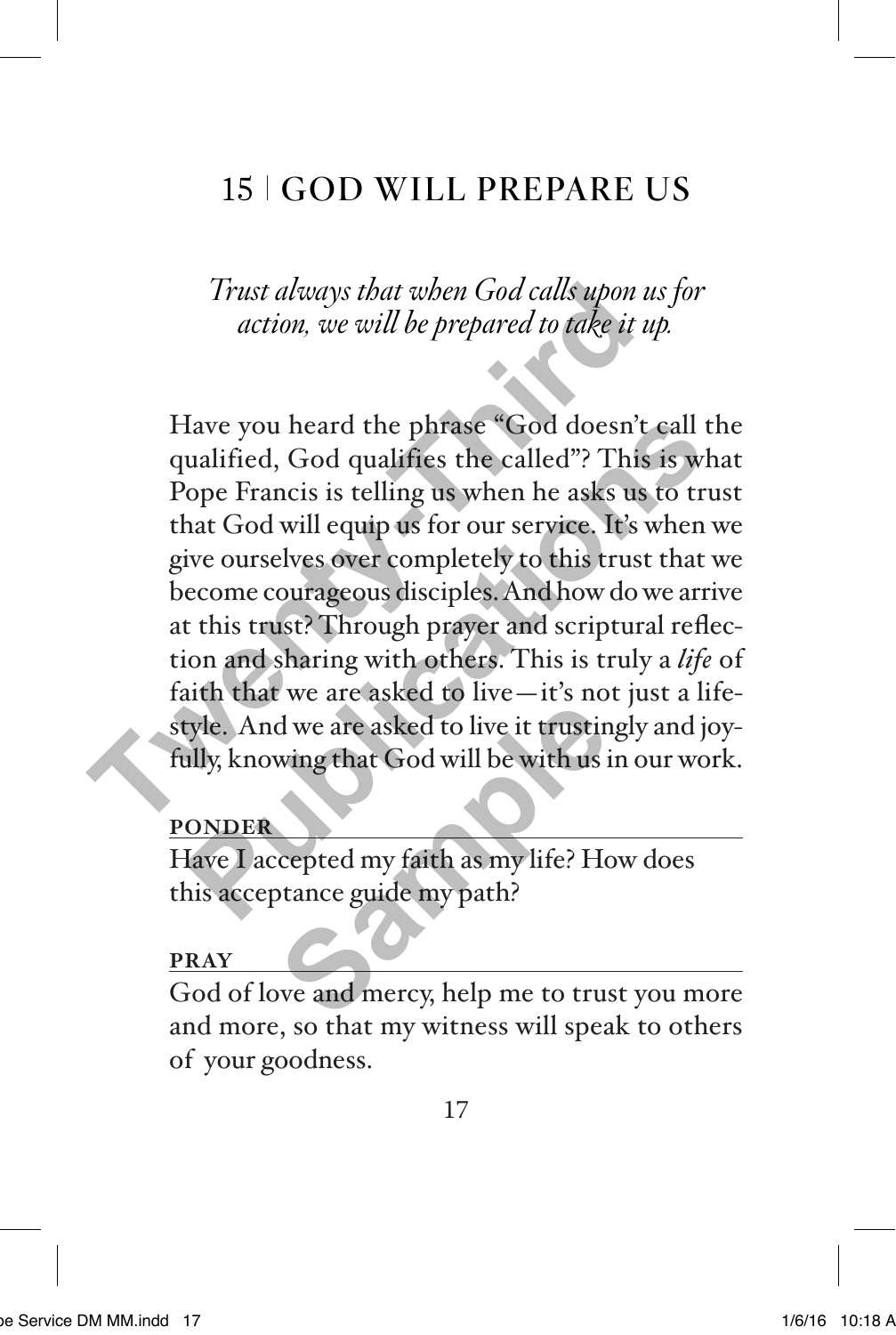# 16 THERE ARE MANY GIFTS...

*Each of us has a God-given charism that is meant to be used at the service of others.*

Pope Francis says that all of us have been gifted in some way or another by God. But these gifts, or charisms, aren't given to us so that we might use them for selfish ends. Instead, they are given to us so that we may find exactly the right way to reach those we are called to serve. Each grace, each charism, is for the sake of the entire community. Take a moment to look around at the people in your parish and consider how their many gifts are put to use each and every day for the good of all. And consider what you add to the mix! *that is meant to be used at*<br>*the service of others.*<br>Pope Francis says that all of us have been gif<br>some way or another by God. But these gif<br>charisms, aren't given to us so that we might use<br>for selfish ends. Instead, t pe Francis says that all of us have been gifted in<br>me way or another by God. But these gifts, or<br>arisms, aren't given to us so that we might use them<br>selfish ends. Instead, they are given to us so that<br>may find exactly the

### **PONDER**

What is my particular charism, and how can I best put it to use?

#### **PRAY**

God of love and mercy, help me to see the gifts that others possess, and open my eyes and my heart to my own, so that I may use them well! all. And consider what you add<br>all. And consider what you add<br>e?<br>e and mercy, help me to see the<br>sess, and open my eyes and m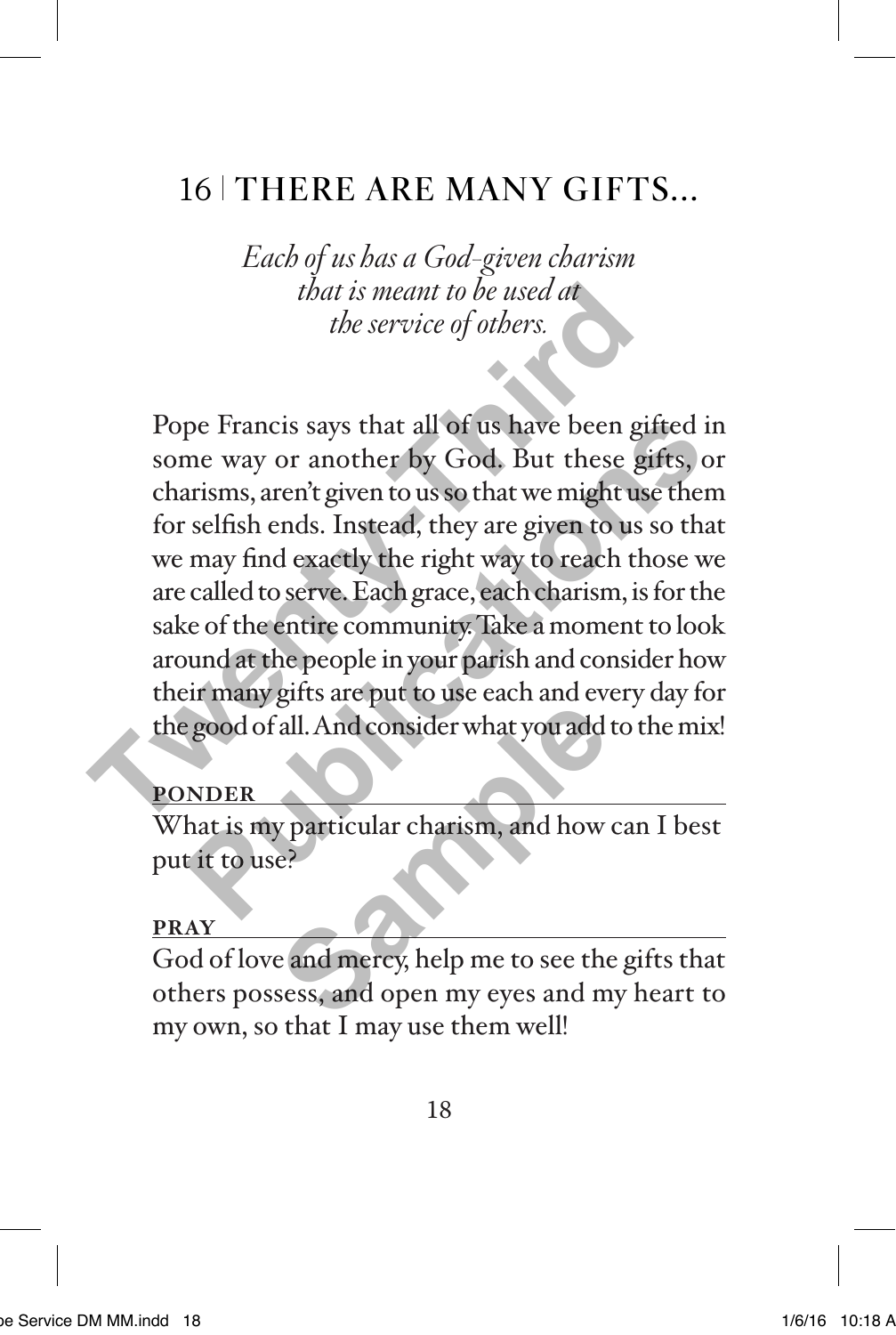# 17 WHAT IS MY GIFT?

*We don't have to guess at our own charisms; most often people around us will point them out. And that is God speaking!*

When we pray to discover what our charism is, we may be surprised to hear the answer come from others in the community. Pope Francis says wryly that we should never try to name our own gift—he says we are often mistaken about what we think we do best! But others will let us know where our gifts match the needs of others, and if these are wise and reliable people, people you trust as really living their faith, you can be pretty sure that you're on the right track! most often people around us will point then<br>And that is God speaking!<br>When we pray to discover what our charism<br>may be surprised to hear the answer com<br>others in the community. Pope Francis say<br>that we should never try to When we pray to discover what our charism is, we have surprised to hear the answer come from thers in the community. Pope Francis says wryl hat we should never try to name our own gift—h ays we are often mistaken about wha

### **PONDER**

All of us are part of Christ's body with gifts to share. Am I listening well to what God is calling me to do?

### **PRAY**

God of love and mercy, I thank you for the gifts you have given me. Help me nurture what will bring you the most glory! **Sample part of Christ's body with given**<br>
The part of Christ's body with given<br>
we and mercy, I thank you for the metal with the metal with the metal with the metal<br>
of the metal with the metal with the metal with the met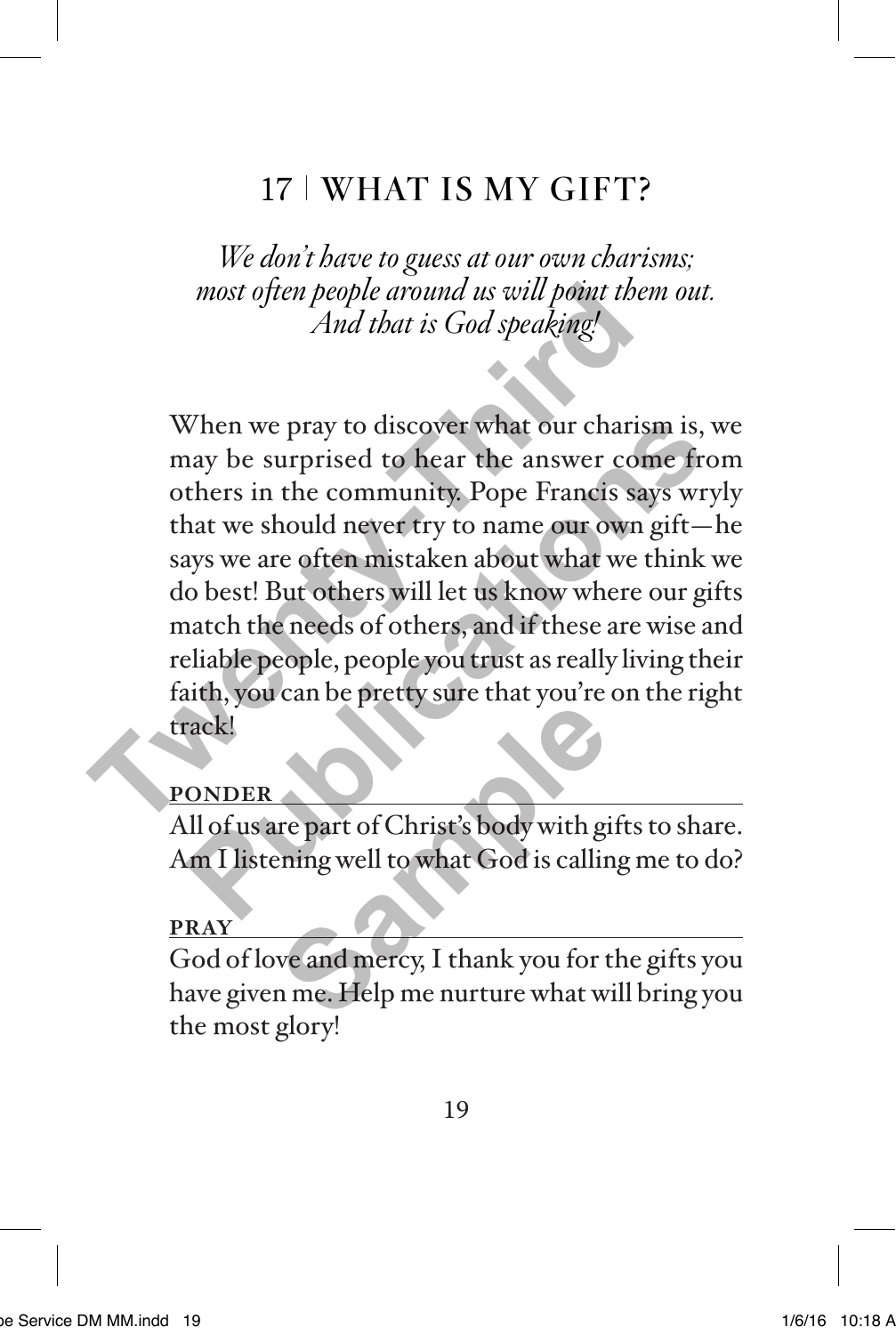## 18 WE ARE ALL AT ONE ANOTHER'S SERVICE

*The Spirit unites the great profusion of gifts into the body of Christ. We all play a part.*

Pope Francis says that the charisms that we all possess give great beauty and diversity to the church. When we look at all the different gifts we bring to God's work, we might wonder how all these gifts can work together. But the Spirit is at work, bringing unity out of this diversity, creating a colorful mosaic that shows the face of Christ to all who seek it. And none of us is on our own in this work. A truly vibrant, alive Christian community is one that works together, realizing that even the smallest detail, the smallest contribution, makes the whole possible. The Spirit unites the great profusion<br>of gifts into the body of Christ.<br>We all play a part.<br>We all play a part.<br>Pope Francis says that the charisms that we all<br>sess give great beauty and diversity to the ch<br>When we look at pe Francis says that the charisms that we all pos-<br>s give great beauty and diversity to the church.<br>hen we look at all the different gifts we bring to<br>d's work, we might wonder how all these gifts can<br>rk together. But the community is one that works<br>community is one that works<br>aat even the smallest detail, then, makes the whole possible.

## **PONDER**

Do I feel myself part of a great "whole" in what I do in God's name?

### **PRAY**

God of love and mercy, help me to see where I "fit," and help us all to join together to bring you to the world.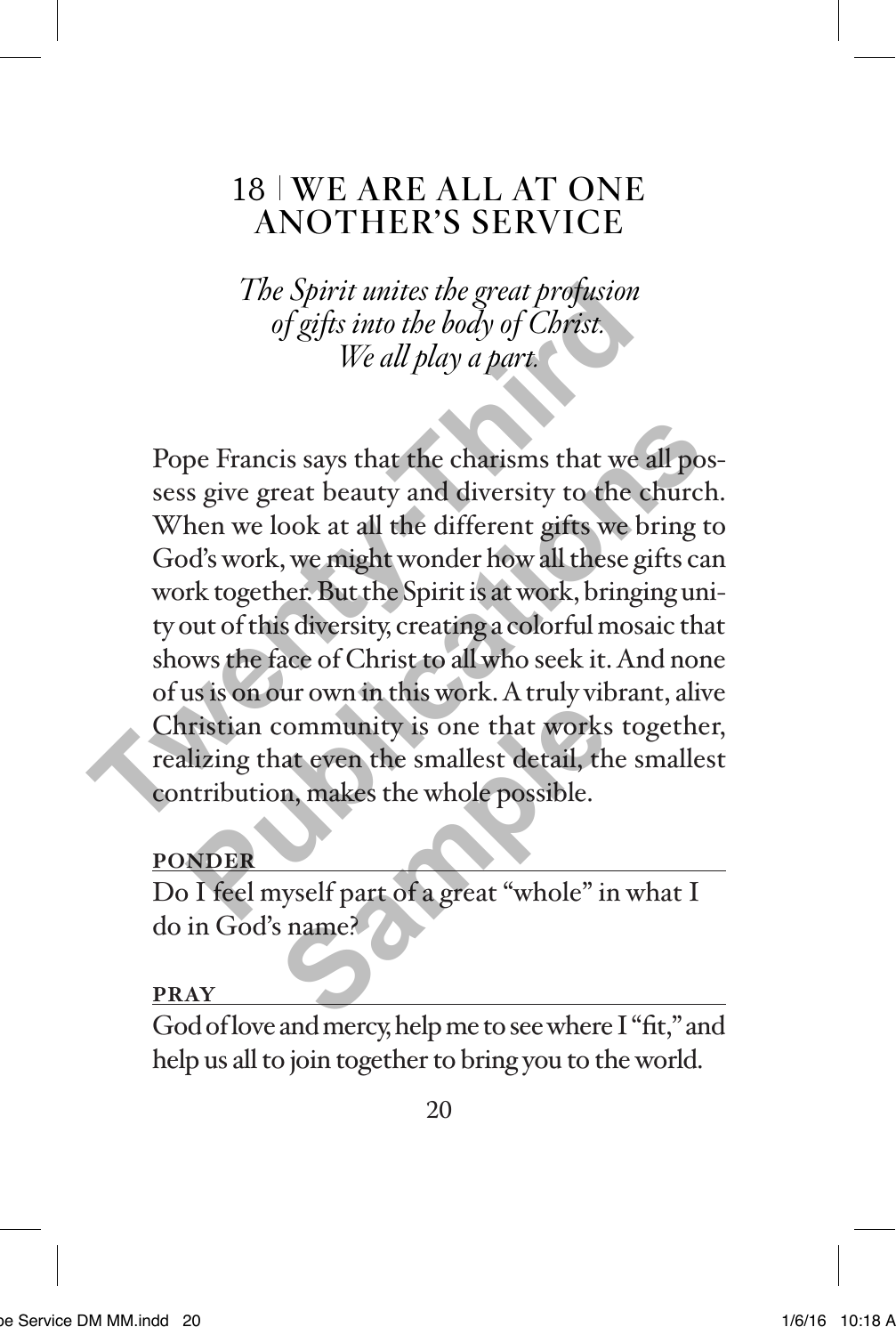## 19 WE GIVE WHAT WE HAVE RECEIVED

*God's influence in our lives lets us see that the greatest gift we can share with another is the assurance of God's grace.*

How can we share knowledge of God's grace with others? By sharing what we ourselves have received. Personal testimony is the greatest witness there is. Pope Francis reminds us that Christians are those who have let God's light transform them with his love and mercy. When we have let God's light overcome our indifference or our fear, we have a tremendous amount to share with others who find themselves in darkness. God's influence in our lives lets us see the<br>the greatest gift we can share with anoth<br>is the assurance of God's grace.<br>How can we share knowledge of God's grace.<br>How can we share knowledge of God's grace.<br>The set of By sh France Consumer the act of the set of the set of the set of the set of the set of the set of the set of the set of the set of the set of the set of the set of the set of the set of the set of the set of the set of the set

## **PONDER**

Do I believe that sharing my darkest moments may be revelatory to another?

## **PRAY**

God of love and mercy, give me the words to open others' eyes to your goodness! Experiences.<br>
Samples of that sharing my darkest moder?<br>
We and mercy, give me the words to your goodness!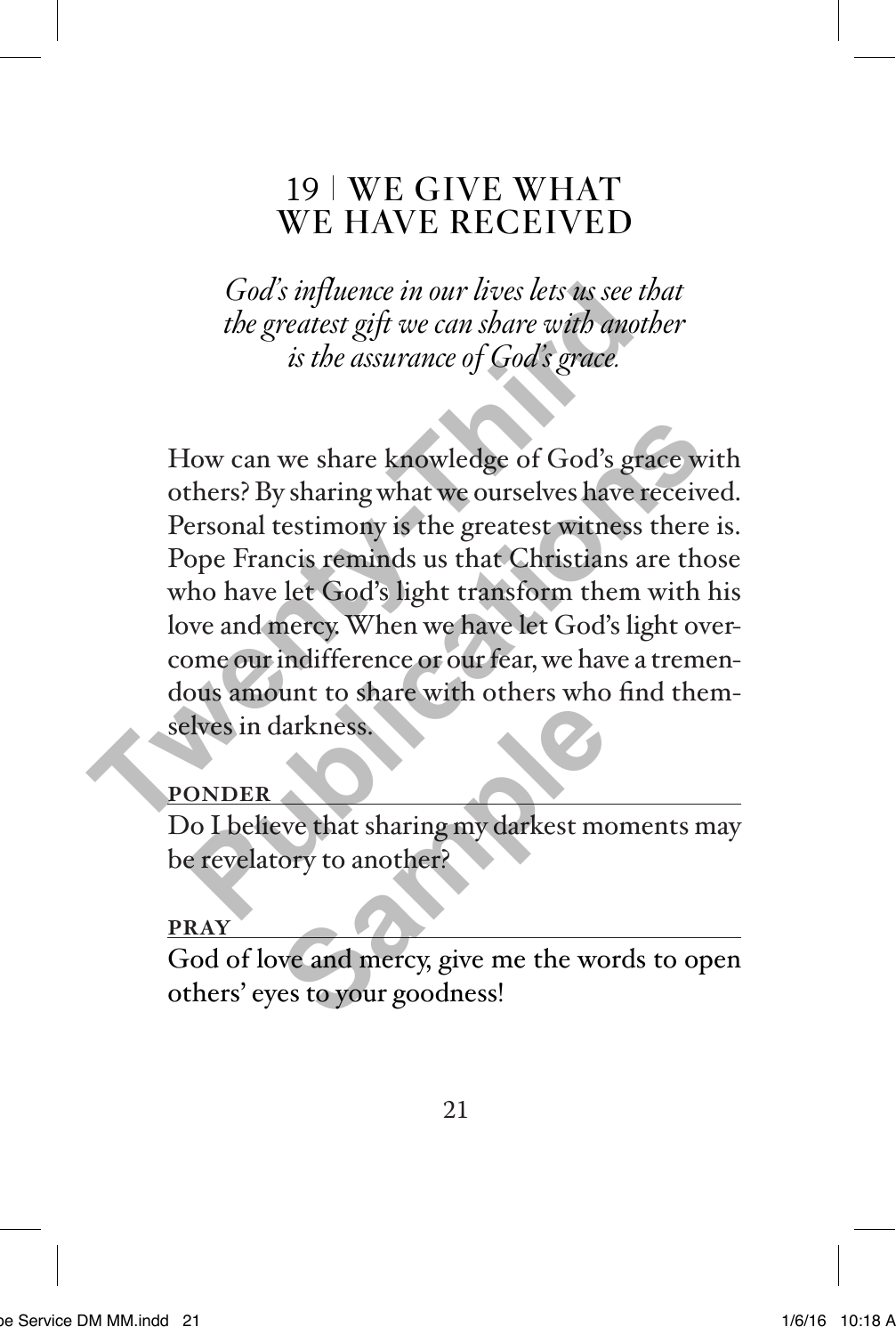# 20 | OPEN THE DOORS!

*The purpose of Christian life is to share it abundantly. Don't be stingy in your witness!*

Pope Francis stresses over and over how important it is to take God's good news out into the streets. When we allow God to nourish and transform us in the Eucharist, and when we deepen our faith by prayer and reflection on Scripture, then we can be confident that God will strengthen our gifts and guide our steps as we throw open the doors of our parishes and serve those most in need. We are meant to give of ourselves in society at large—not to remain "parochial," but to become enthusiastic missionaries. to share it abundantly. Don't be stingy<br>in your witness!<br>The sting of the sting of the sting of the state God's good news out into the st<br>When we allow God to nourish and transfor<br>in the Eucharist, and when we deepen our f pe Francis stresses over and over how important<br>s to take God's good news out into the streets.<br>hen we allow God to nourish and transform us<br>the Eucharist, and when we deepen our faith by<br>yer and reflection on Scripture, t chial,<sup>8</sup> but to become enthusized at an experience of the challenge?<br>
Samples to accept the challenge?<br>
Samples and mercy, help me to see that

### **PONDER**

What can I do to increase my missionary focus? Am I ready to accept the challenge?

#### **PRAY**

God of love and mercy, help me to see that there are no boundaries to true Christian service. And remind me that you are with me!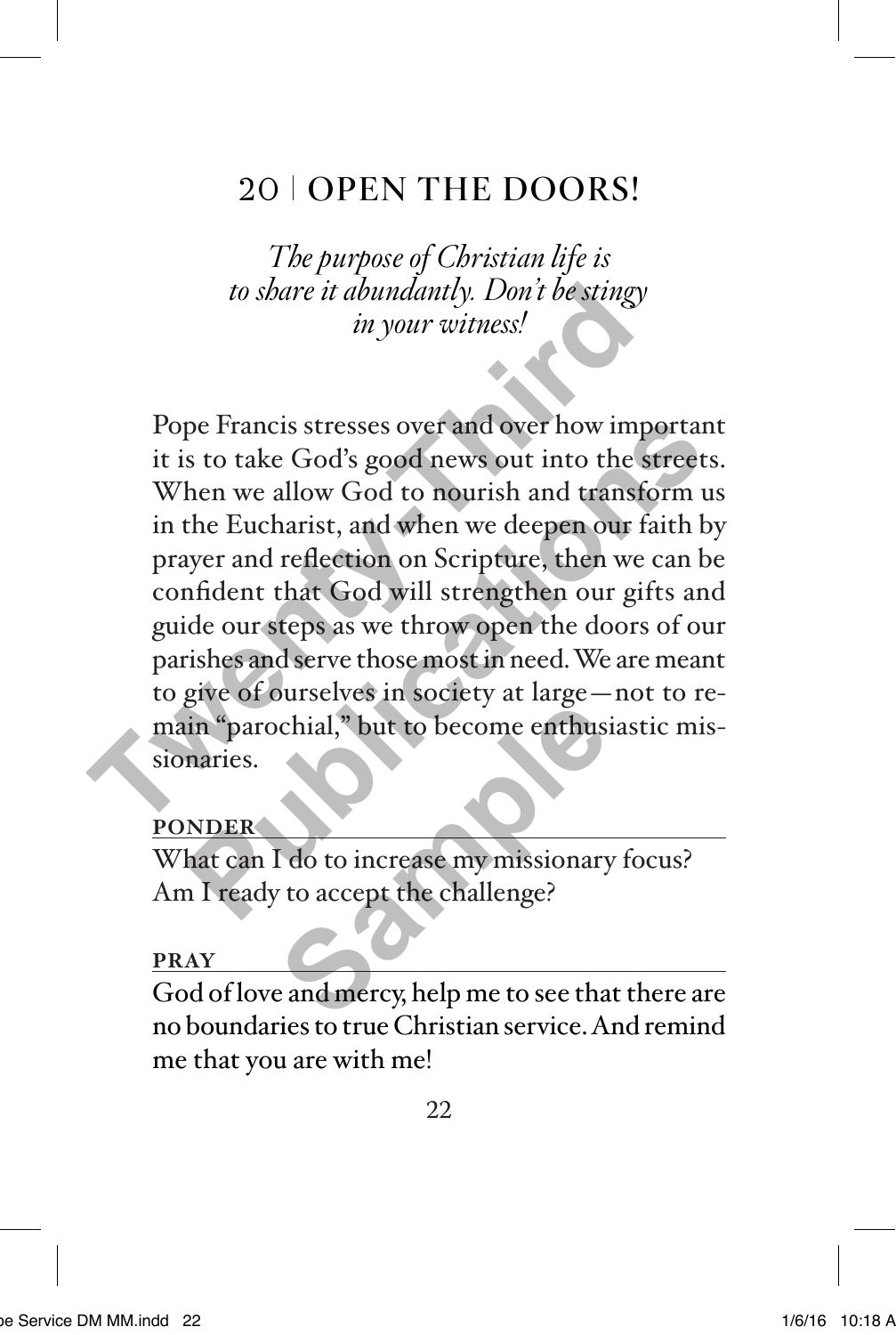# 21 | TO THE ENDS OF THE EARTH

*Everything that is given to us is to be shared. In that way, we will come to know the great gifts that others have to share with us.*

When God gave us our gifts, we were not supposed to keep them for ourselves. They are to be given away freely and without measure for the good of all. Pope Francis says that when we truly engage with those whom we serve, we open ourselves not just to give but to receive, and we become aware of the gifts they are sharing with us. In this way all are ennobled; all begin to see their equal worth in God's eyes. More than that, we find ourselves securely on the road of following Christ, who calls us all his brothers and sisters—one family in Christ. In that way, we will come to know the great<br>that others have to share with us.<br>When God gave us our gifts, we were not su<br>to keep them for ourselves. They are to b<br>away freely and without measure for the goo<br>Pope Francis s When God gave us our gifts, we were not suppose<br>o keep them for ourselves. They are to be give<br>way freely and without measure for the good of al<br>lope Francis says that when we truly engage wit<br>hose whom we serve, we open o ad of following Christ, who can<br>and sisters—one family in Christ<br>k of everyone I meet as a men<br>hat would happen if I did?<br>we and mercy, help me to follo

### **PONDER**

Do I think of everyone I meet as a member of my family? What would happen if I did?

#### **PRAY**

God of love and mercy, help me to follow your path completely and without reserve.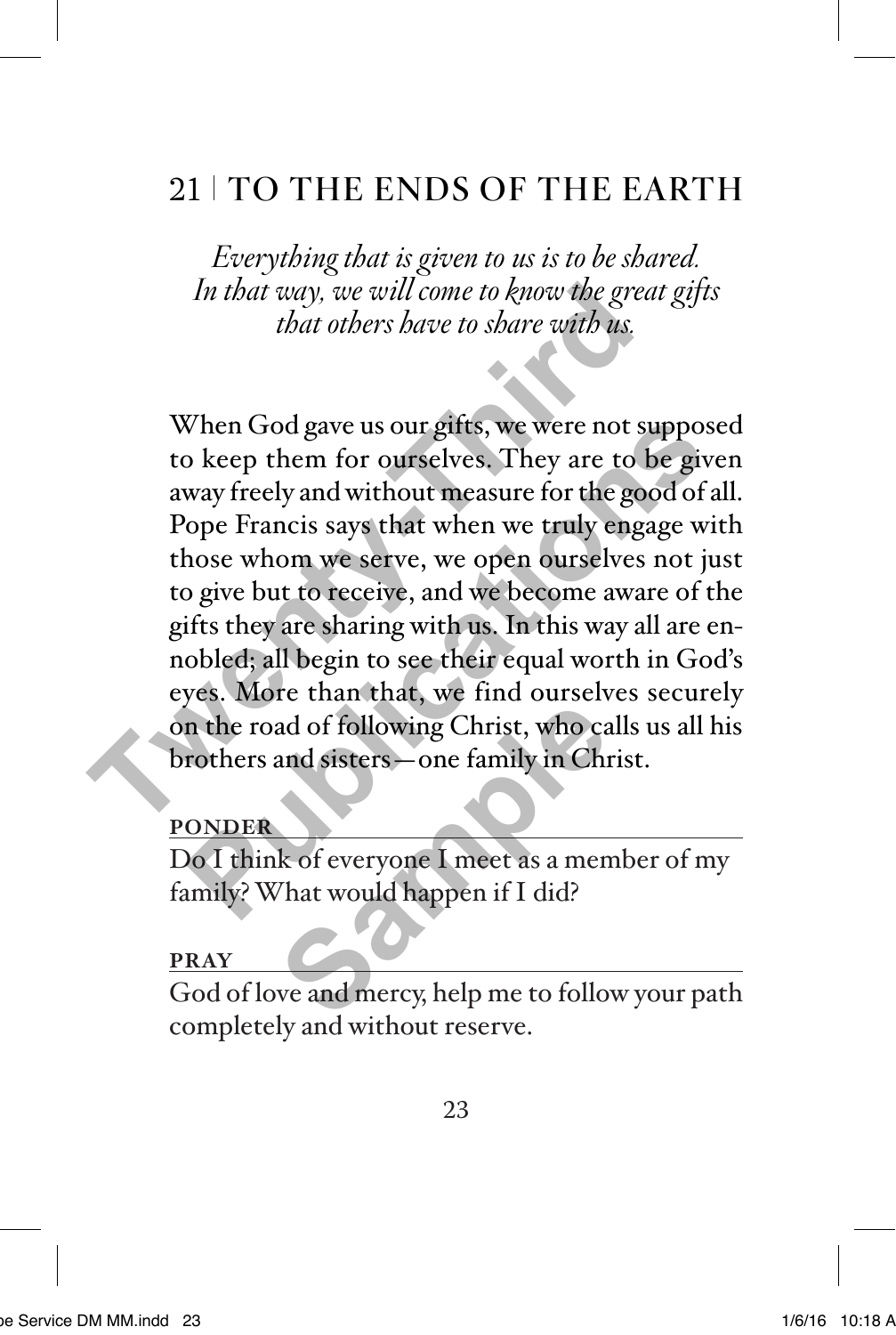# 22 ALIKE IN OUR HUMANITY

*Communication is more than just understanding the other. It is seeking to become like the other not people on opposite sides of a fence, but together.*

Pope Francis sees a dimension in communication that goes beyond mere conversation and recognition of shared qualities and vision. If we are truly to serve the other, then we must become like the other. Jesus "shifts our understanding," Pope Francis says, so that we can accept everyone we meet as a fellow human being, a fellow pilgrim, a fellow traveler, on the road to the kingdom. It is when we see others' needs from their viewpoint that we become the true servants of all. *the other. It is seeking to become like the othe*<br>*That the other of a fence, but toge*<br>*That goes beyond mere conversation and reconominated that goes beyond mere conversation and reconominated to of shared qualities and* pe Francis sees a dimension in communication<br>tt goes beyond mere conversation and recogni-<br>n of shared qualities and vision. If we are truly to<br>ve the other, then we must become like the other.<br>us "shifts our understanding

## **PONDER**

Have I been reluctant or afraid to "let myself go" and really accept everyone as a child of God?

## **PRAY**

God of love and mercy, it is difficult sometimes to accept others as they are. Help me to realize that I too may be hard to accept, and help me do better. all.<br> **Sample 1996**<br> **Sample 1997**<br> **Sample 1997**<br> **Sample 1997**<br> **Sample 1997**<br> **Sample 1997**<br> **Sample 1997**<br> **Sample 1997**<br> **Sample 1997**<br> **Sample 1997**<br> **Sample 1997**<br> **Sample 1997**<br> **Sample 1997**<br> **Sample 1997**<br> **Sampl**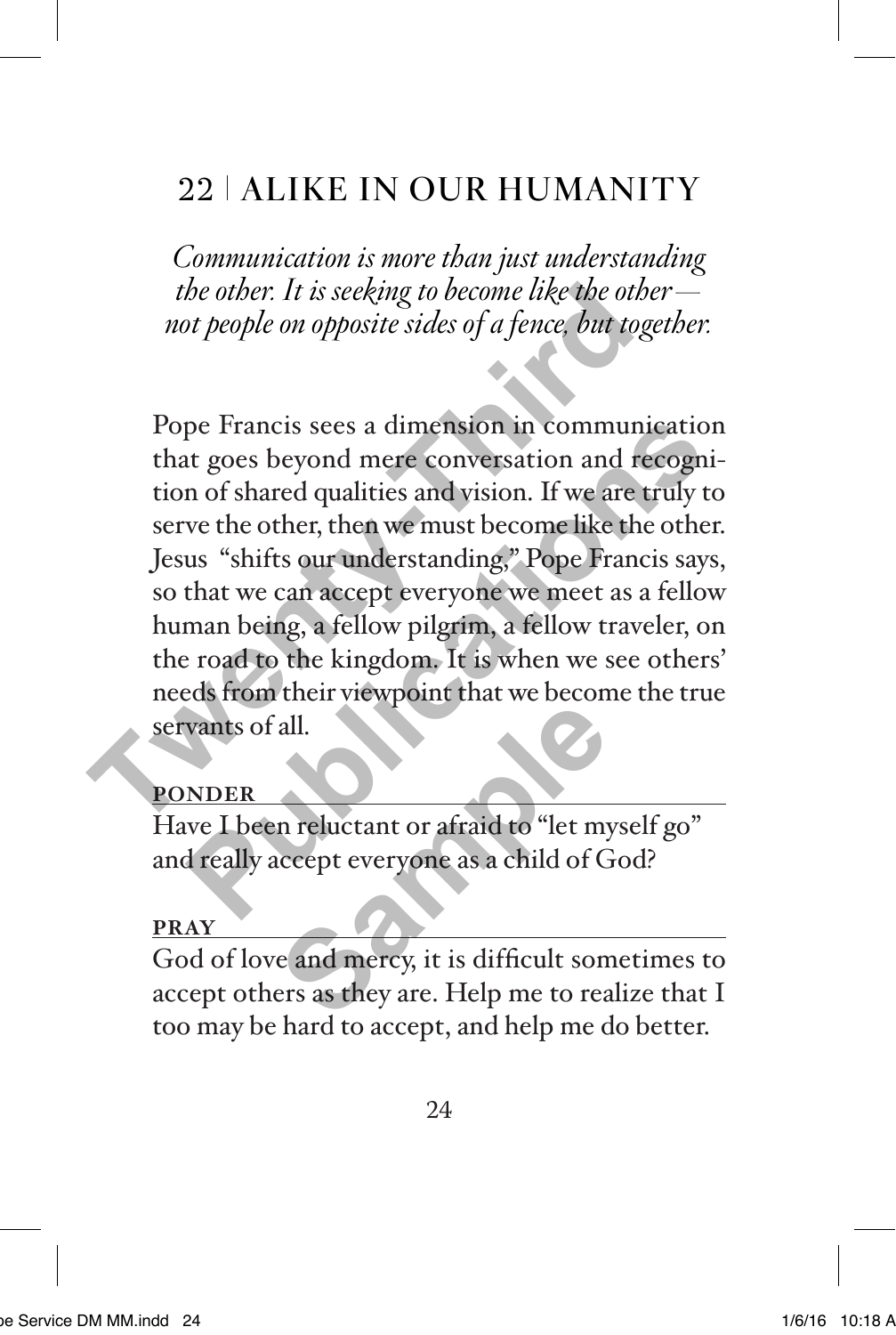## 23 | ACCEPTING THE TOTAL PACKAGE

*Real understanding encompasses multiple dimensions of faith, spirituality, and values.*

When our service leads to discovering all the richness that different cultures and traditions bring to the table, it can't help but cause deeper, more profound changes in the way we relate to our faith as a whole. Pope Francis says that this commonality of vision reinforces our Christian values in many ways—marriage and the family, our common humanity's basic rights, engaging the political sphere—leading to more ways of working together as Christians to bring about needed change. Real understanding encompasses multip<br>dimensions of faith, spirituality, and values<br>When our service leads to discovering all the ness that different cultures and tradition<br>to the table, it can't help but cause deepe<br>profo When our service leads to discovering all the rich<br>ess that different cultures and traditions brin<br>o the table, it can't help but cause deeper, mor<br>rofound changes in the way we relate to ou<br>uith as a whole. Pope Francis s

## **PONDER**

What preconceptions of "the other" have I been harboring? Has being of service changed this in me?

### **PRAY**

God of love and mercy, prepare me to take on ever more involved challenges so that my brothers and sisters in need may live more comfortably and peacefully. Figures 18 and 20 and 20 and 20 and 20 and 20 and 30 and 30 and 30 and 30 and 30 and 30 and 30 and 30 and 30 and 30 and 30 and 30 and 30 and 30 and 30 and 30 and 30 and 30 and 30 and 30 and 30 and 30 and 30 and 30 and 30 a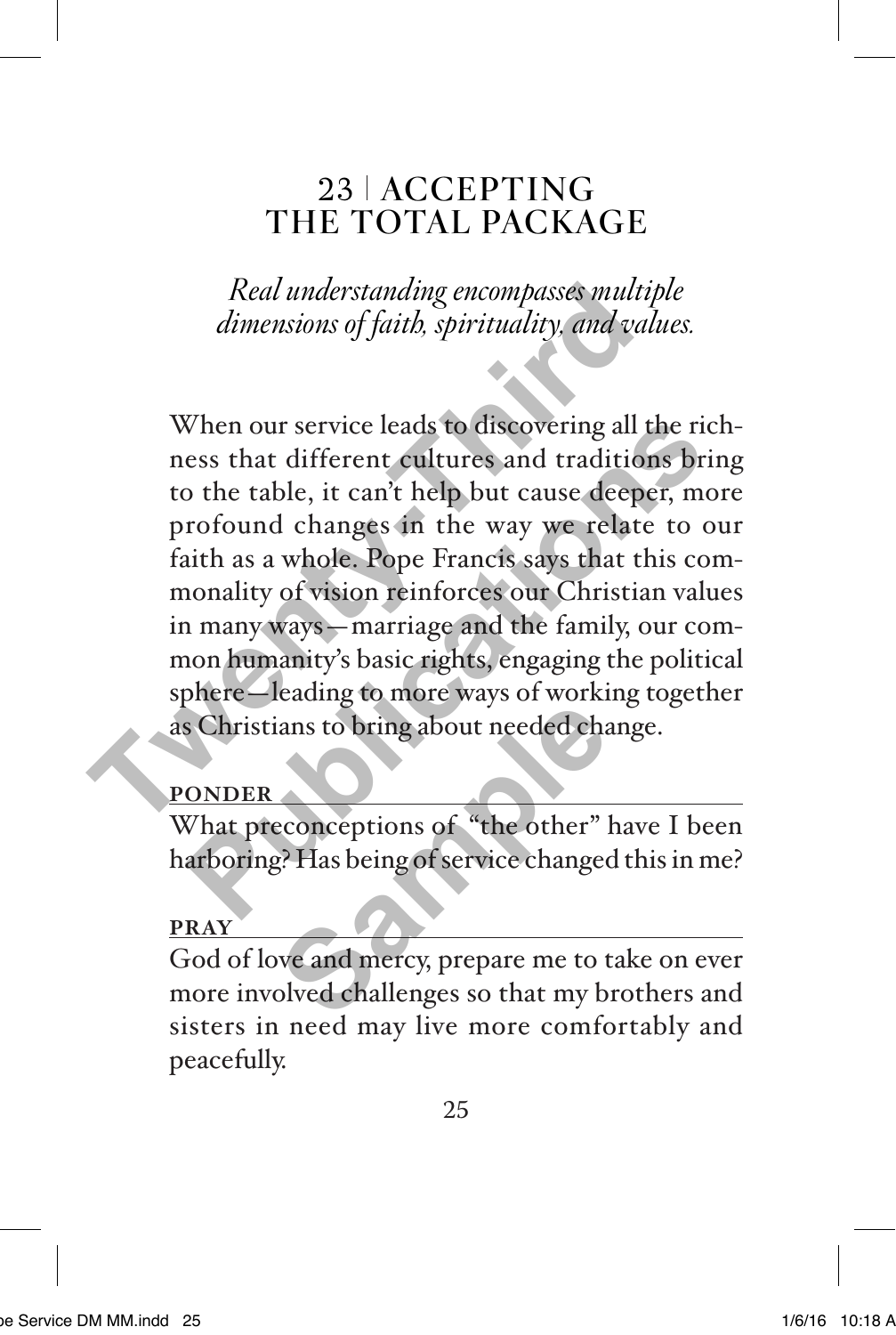# 24 WHAT IS MY VOCATION?

*Mutual love becomes mutual service.*

So often the word "vocation" gets relegated to the realm of those in religious life or the clergy. (And perhaps the rest of us breathe a sigh of relief at the thought!) Pope Francis reminds us that we *all* have vocations to follow Christ, born in us at our baptism. We do not manufacture our own vocation. It is given to us by God, discovered in the needs of the community, and lived out with others in mutual service. But the basis is the community that fosters and sustains growth. A faithful people deeply involved in service to the least and the lost will grow in authentic witness, inspiring others to see what Christian life looks like! So often the word "vocation" gets relegated i<br>realm of those in religious life or the clergy,<br>perhaps the rest of us breathe a sigh of relief<br>thought!) Pope Francis reminds us that we *al*<br>vocations to follow Christ, born thaps the rest of us breathe a sigh of relief at the<br>pught!) Pope Francis reminds us that we *all* have<br>cations to follow Christ, born in us at our bap-<br>m. We do not manufacture our own vocation. It<br>given to us by God, dis France Collection and Society and Society and Society and Society and Society and Wants<sup>2</sup><br>
Related to the and mercy, help me to live our and mercy, help me to live our

### **PONDER**

How do I see my vocation? Does it go beyond my own needs and wants?

### **PRAY**

God of love and mercy, help me to live out my baptismal call to bring your light to others in whatever way will help it shine most brightly in their lives!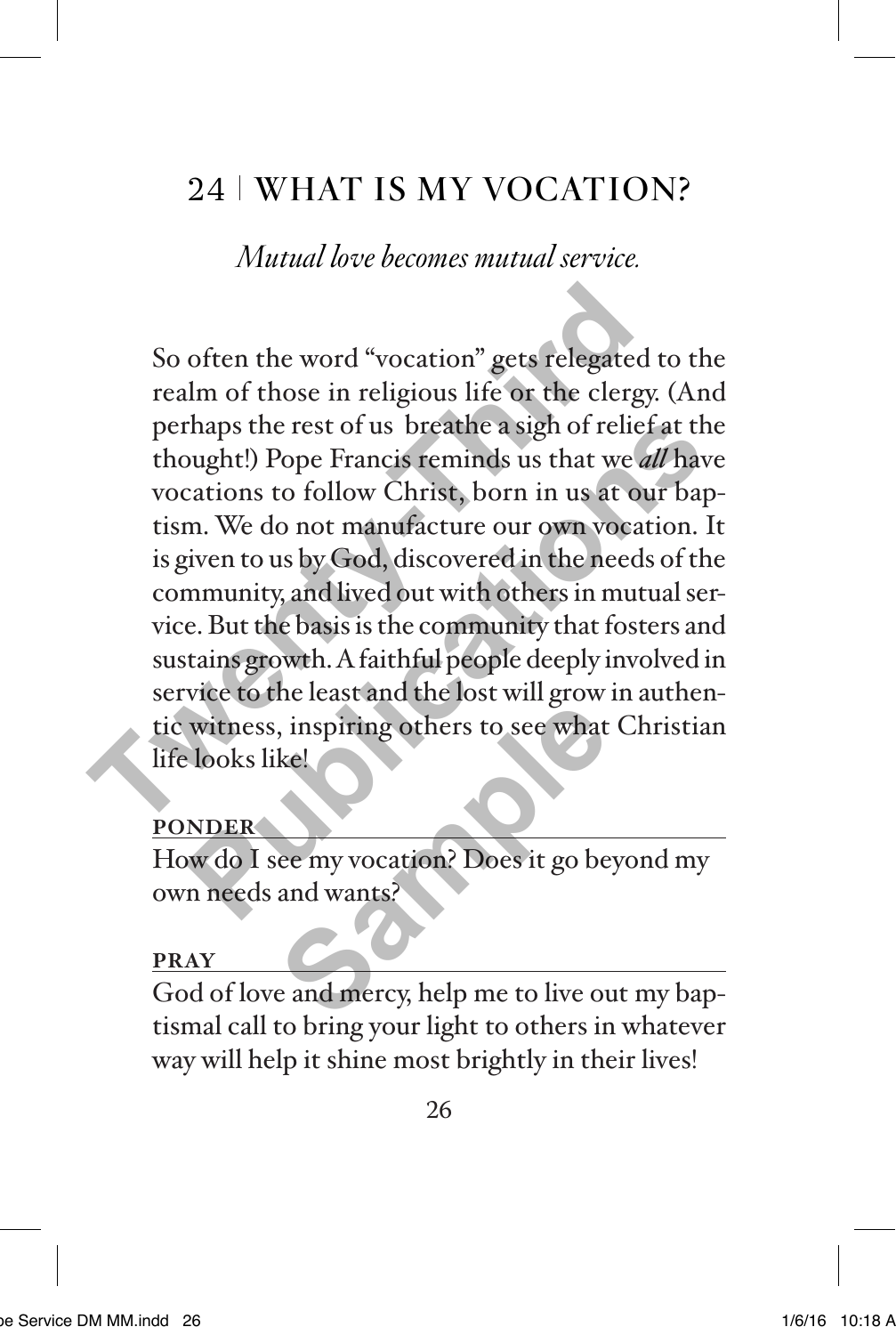# 25 WALKING THE TALK

*Be fearless! Be humble! Be merciful!*

Pope Francis is never more prophetic than when he is exhorting Catholics to action. He hopes we will take up a life of service, however this plays out. But just as Jesus sent his disciples out with instructions, so Pope Francis guides us as well. We are to be *fearless*—trusting in the Spirit. We are to be *humble* embracing the world as it is and not as we wish it were. We are to meet people where they are—not expecting them to come to us. And we must be *merciful*. We speak and act in the name of a God ready to forgive anything—such is the depth of his love! We will only be truly effective when we believe all this ourselves. Pope Francis is never more prophetic than w<br>is exhorting Catholics to action. He hopes<br>take up a life of service, however this plays c<br>just as Jesus sent his disciples out with instrt<br>so Pope Francis guides us as well. We ake up a life of service, however this plays out. But as Jesus sent his disciples out with instructions<br>
publications of Pope Francis guides us as well. We are to be *fear*<br>
so Pope Francis guides us as well. We are to be

## **PONDER**

Do I sincerely believe in God's love for me?

### **PRAY**

God of love and mercy, help me always to be fearless and confident in sharing your good news. And help me always to believe it too! any angles to the depth<br>the set of the depth<br>of the set of the set of the set of the set of the set of the set of the set of the set of the set of the set of the set of the set of the set of the set of the set of the set o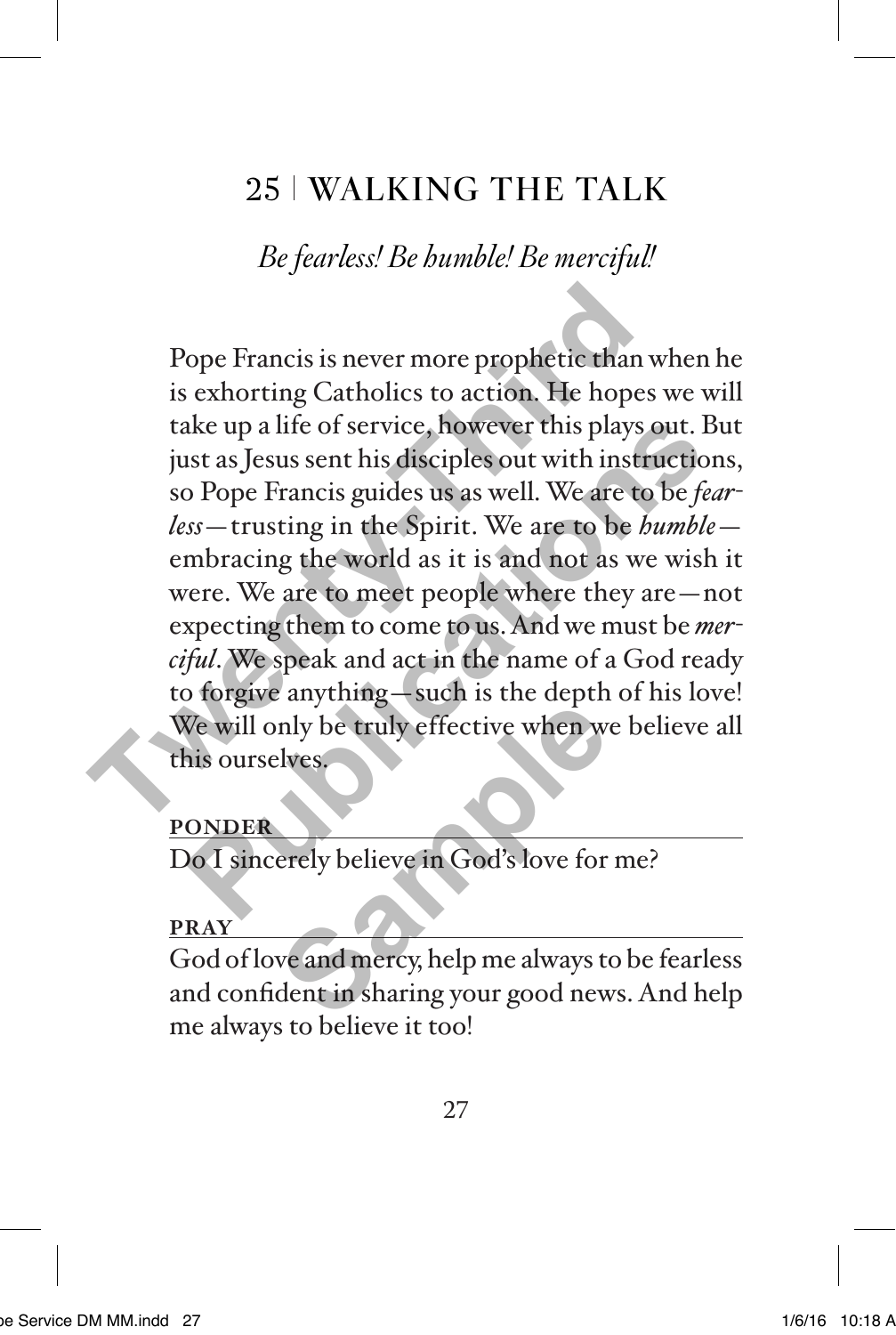# 26 IT'S NOT ALL UP TO ME

*We must always remember that we have been inserted into a community as a great grace.* 

It is a great human temptation to think that everything depends on us. It is clear that Pope Francis has adopted what his Jesuit founder, Ignatius of Loyola, once said in a letter: "You must have patience and not think that God our Lord requires what man cannot accomplish." In other words, salvation is not up to us. We need to do the best we possibly can, but we don't have to worry that we alone are responsible for the outcome. This is the beauty of the church, Pope Francis reminds us—to provide the community from which these graces flow. inserted into a community as a great grace<br>
It is a great human temptation to think that<br>
thing depends on us. It is clear that Pope France<br>
adopted what his Jesuit founder, Ignatius of L<br>
once said in a letter: "You must ng depends on us. It is clear that Pope Francis has<br>opted what his Jesuit founder, Ignatius of Loyola,<br>ce said in a letter: "You must have patience and<br>t think that God our Lord requires what man can-<br>taccomplish." In othe

## **PONDER**

Do I breathe a sigh of relief that it's not all up to me?

### **PRAY**

God of love and mercy, help me to remember that I cannot predict outcomes, only lay the groundwork for your grace to flourish! which these graces flow.<br>
Thich these graces flow.<br>
The assign of relief that it's not all<br> **Sample property to the property of the contract of the property of the property**<br>
Sur grace to flourish!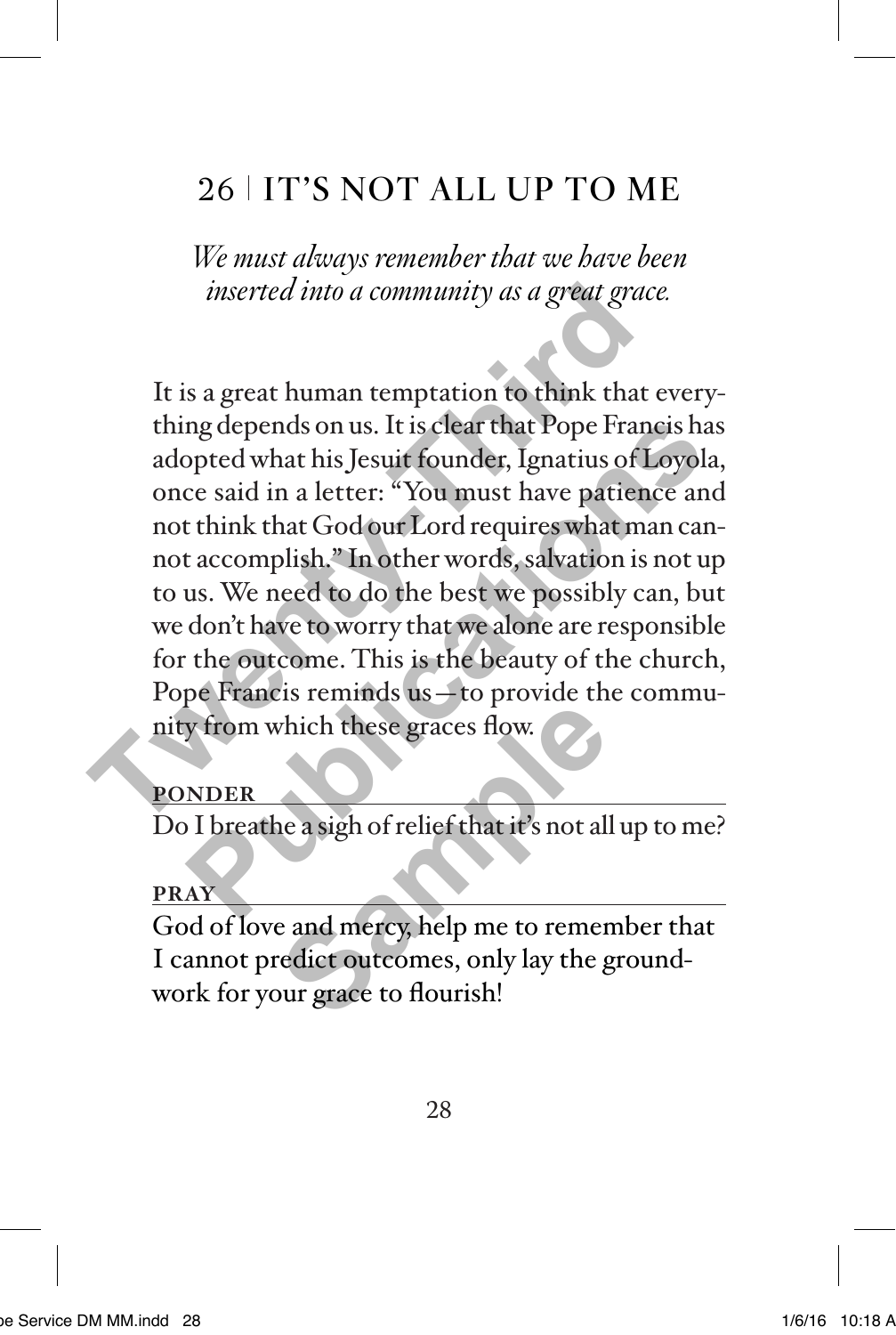# 27 IT'S ALL ABOUT PEOPLE

*The dignity of the human person is the focus of everything we do, our reason for serving.* 

It sounds so simple, but is really very multifaceted, and not all that easy to live out. Pope Francis stresses that the dignity of the human person has to be at the center of all that we do. What does this mean? It means that everyone I serve is equally capable of serving me, not in material terms perhaps, but as an equally beloved child of God, made in God's image and likeness. How often in our service do we set standards or categories for people but not realize that they have as much to give us as we have to give them? of everything we do, our reason for servi<br>It sounds so simple, but is really very multii<br>and not all that easy to live out. Pope Francis<br>that the dignity of the human person has t<br>the center of all that we do. What does th nd not all that easy to live out. Pope Francis stresse<br>hat the dignity of the human person has to be a<br>he center of all that we do. What does this mean<br>t means that everyone I serve is equally capable c<br>erving me, not in m

### **PONDER**

What new brother or sister do I need to meet and greet today?

#### **PRAY**

God of love and mercy, help me to remember that all work done in your name is acceptable to you. I don't need credentials, just an open heart! We brother or sister do I need to<br>ay?<br>We and mercy, help me to rem<br>done in your name is acceptab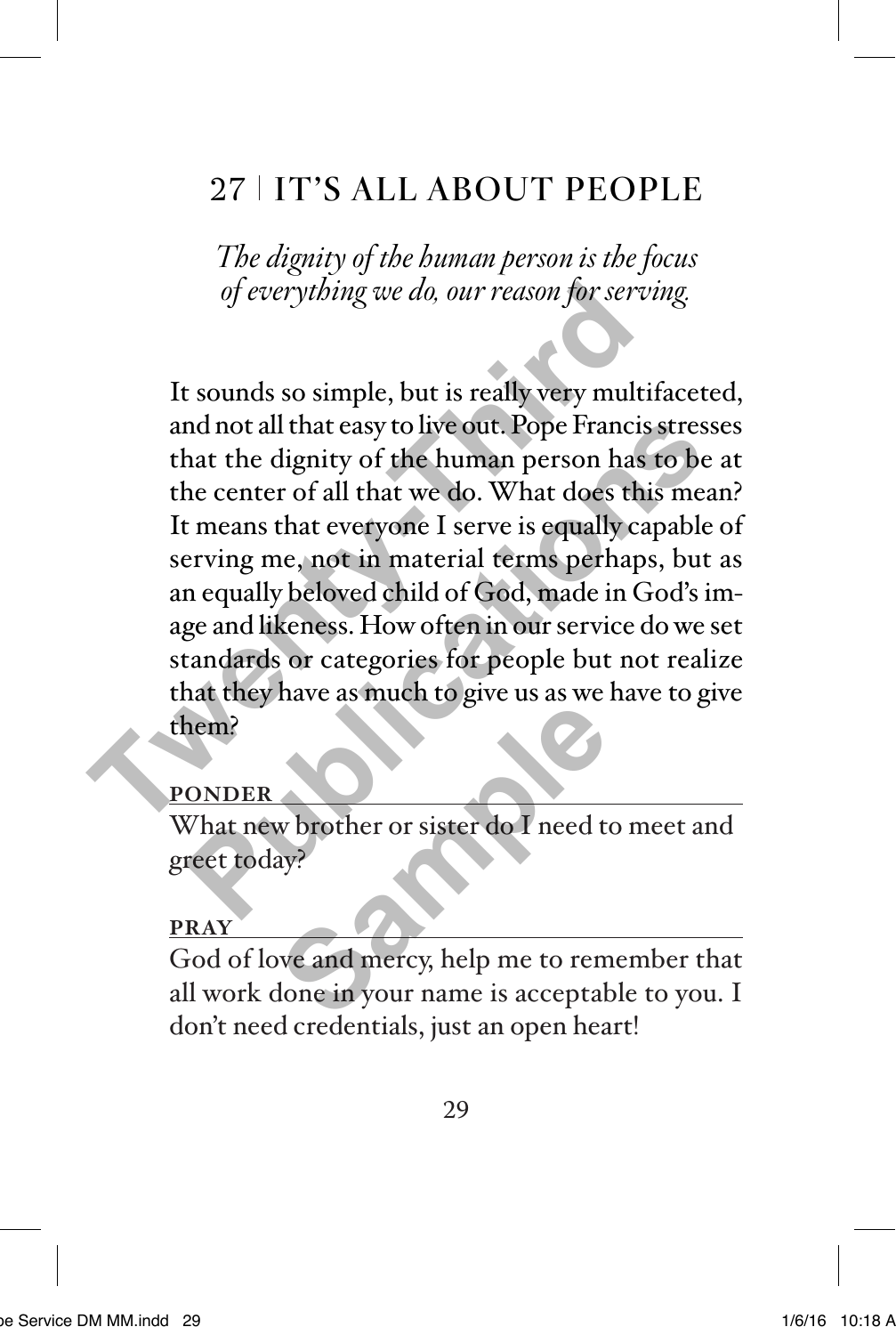# 28 THE FREEDOM OF SERVICE

*Sinners that we are, we are meant to call to other sinners by living our faith with joy and courage.*

Pope Francis says that a life lived in God's service frees us from petty jealousies, rivalries, and negative feelings that may be all around us. True service acknowledges our identity as sinners as much in need of forgiveness as those to whom we reach out. If we are able to see everyone through this lens, then we can grasp the true nature of what Christian community is supposed to be—a place of harmony and peace, where all work together for God's glory, sharing the joy and unconditional love of the God who has loved us first and so deeply. to other sinners by living our faith<br>with joy and courage.<br>Pope Francis says that a life lived in God's sa<br>frees us from petty jealousies, rivalries, and ne<br>feelings that may be all around us. True servi<br>knowledges our ide pe Francis says that a life lived in God's service<br>es us from petty jealousies, rivalries, and negative<br>lings that may be all around us. True service ac-<br>owledges our identity as sinners as much in need<br>forgiveness as thos and unconditional love of the<br>sample of the<br>sample of the<br>sample of the<br>ervice?<br>and mercy, make me ready to g

### **PONDER**

Who in my community witnesses the real joy of Christian service?

#### **PRAY**

God of love and mercy, make me ready to greet everyone as your child, as my own family, walking the same road, always searching to grow closer to you!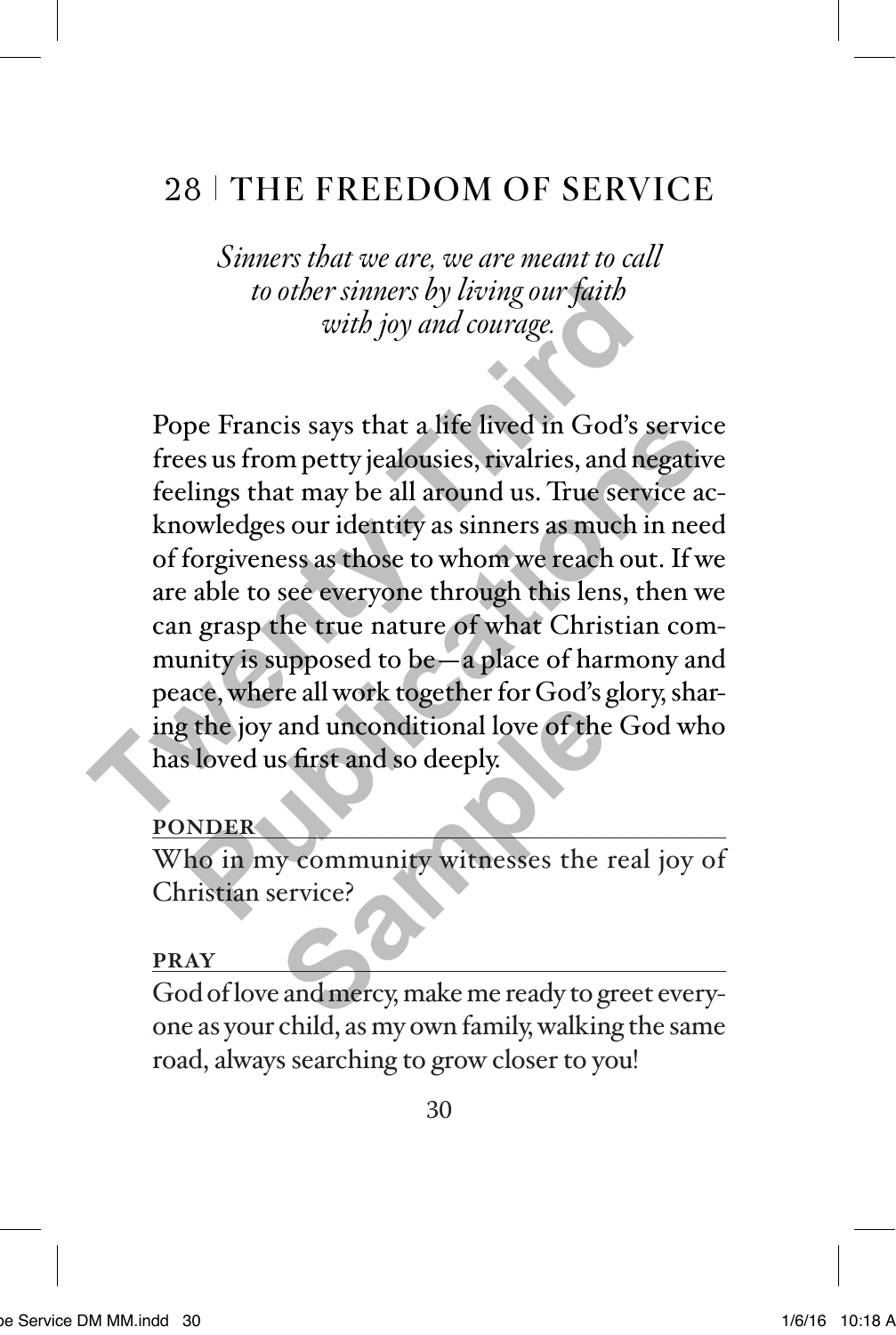# 29 COMMUNITY BEGINS HERE

*The church is not a relief organization, but a community infused with the light of Christ, deeply engaged in sharing that light with all.*

So what should our service look like? Pope Francis says it should look like people undertaking whatever tasks they perform with joy and purpose, always working not for self-interest or celebrity, but for the building of God's kingdom. It should be rooted in the community of the local church, a place that celebrates the wonder of encounter with Christ that inspires us to share that good news with all we meet. Most of all, it must look like a people rejoicing in the news of our salvation, and making that joy felt. but a community infused with the light of C<br>deeply engaged in sharing that light with<br>So what should our service look like? Pope<br>says it should look like people undertaking<br>or tasks they perform with joy and purpose.<br>worki o what should our service look like? Pope Franciays it should look like people undertaking whatever tasks they perform with joy and purpose, alway corking not for self-interest or celebrity, but for the uilding of God's ki

### **PONDER**

How can my parish community become even more alive to the Spirit's call to service?

#### **PRAY**

God of love and mercy, fill me with your joy. Fill my parish with fire and conviction, that we may fashion a place of welcome for all! me a people<br>of our salvation, and making t<br>my parish community become<br>e Spirit's call to service?<br>we and mercy, fill me with you<br>with fire and conviction, that